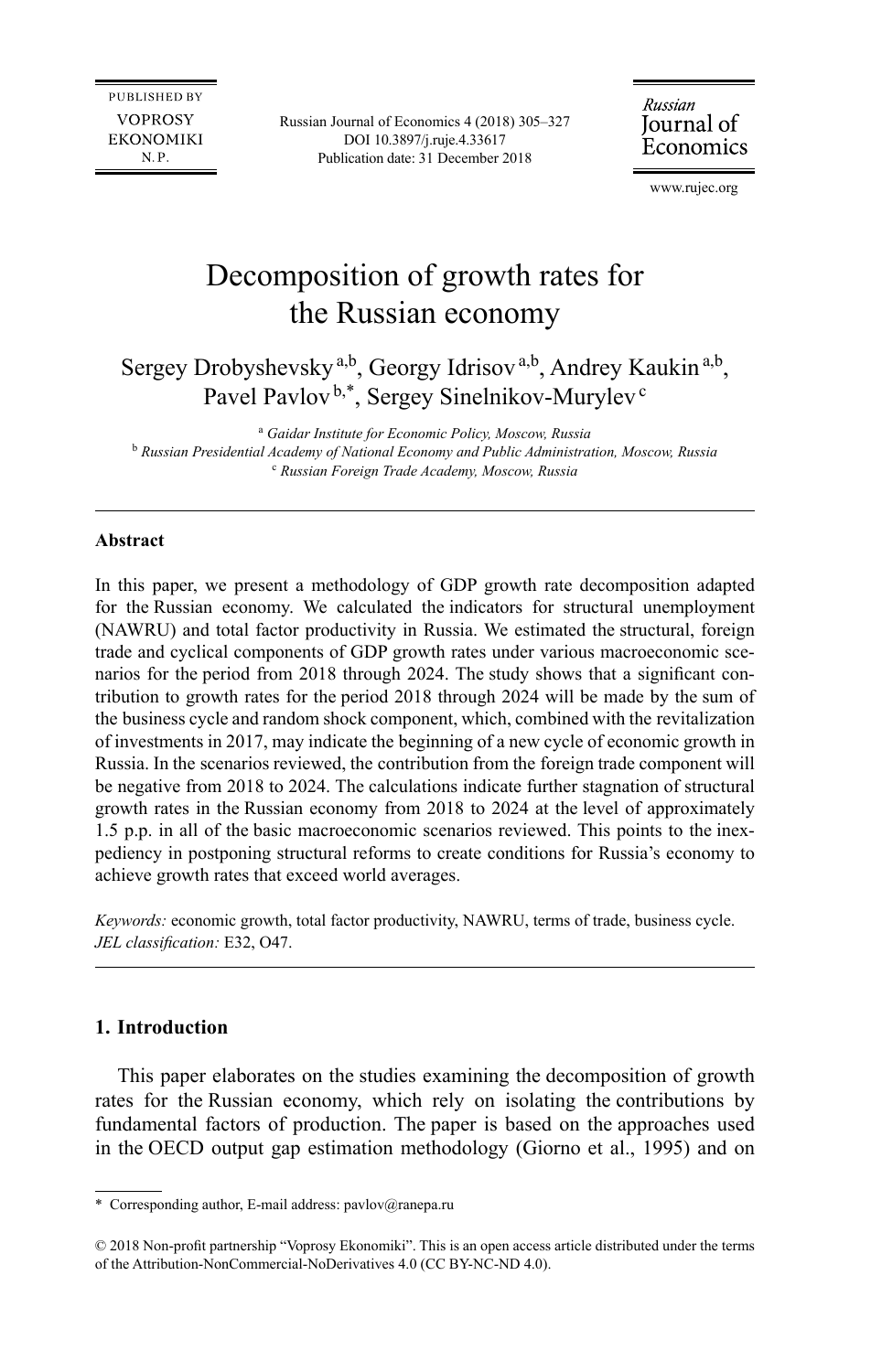the methodology for decomposing GDP growth rates, adapted for the case of Russia (Sinelnikov-Murylev et al., 2014).

Several concepts are usually identified in literature related to measuring and estimating an economy's output: actual, potential, structural and long-term average annual output (smoothed output). Each concept is clarified below and the concepts of potential and structural output are key for purposes of the following material.

The terms for potential output are defined differently in different studies. Solow (1962) noted that, under full employment, an increase in aggregate demand leads to higher wages (the price of engaging an additional unit of labor), rather than to higher employment (and, accordingly, higher output). Romer (1996) noted that, when an economy reaches its level of potential output, the long run aggregate supply (LRAS) curve is vertical, while short-run disturbances on the demand side of the economy only result in a change in prices under conditions of constant output. According to the definition by Razin (2004), potential output is a hypothetical production level achieved under conditions of fully flexible prices and wages (price-flexible output).

Potential output is generally considered in concert with the concept of the natural rate of unemployment. Romer (1996) defines potential output as a level of production observed at full employment, also calling potential output natural, meaning that it corresponds to the natural unemployment rate. A similar definition is given in Blanchard and Johnson (2013), who stressed that it is more reasonable to consider the unemployment rate corresponding to potential output as the structural rate of unemployment, rather than natural rate of unemployment, as it is determined by the economy's structural characteristics.

Based on this approach, we can determine the economy's *structural output as*  the level of production of products and services corresponding to the structural (natural) rate of unemployment. In turn, the term *potential output* would best be described with a definition that is most consistent with its connotation: *potential output* is the output of goods and services corresponding to the production possibility frontier of a given economy,<sup>1</sup> or the maximum output level that can be achieved in the current period given the current technological, institutional and resource constraints.

The trajectory of an economy's structural output is determined by the trends in fundamental production factors, i.e. labor, capital and total factor productivity (TFP) and represents the trajectory for the maximum output level of goods and services that can be maintained *sustainably in the long run.* The trajectory of actual output relative to potential output is determined by the combined effects of fundamental and cyclical (short-term) factors. An economy tends to approach its potential output level during periods of "overheating": potential output corresponds to the maximum possible (for a given economy) proximity to the full utilization of production possibilities<sup>2</sup> and full employment of available labor resources.<sup>3</sup>

<sup>&</sup>lt;sup>1</sup> The global production possibility frontier corresponds to the output in technologically advanced countries, given the optimal organization of the production process.

<sup>&</sup>lt;sup>2</sup> The utilization of production possibilities in an economy is usually below 100% due to economic inexpediency. Under resource constraint conditions, a less-than-full degree of utilization helps to solve the task of maximizing economic agent profits. Moreover, a deviation from full utilization may be caused by the need to create reserve capacity to withstand demand spikes, e.g. seasonal.

<sup>&</sup>lt;sup>3</sup> As an economy moves towards its potential output level, unemployment may also be below its natural level, while employment may, in the short run, exceed full employment with a corresponding "overheating" effect in the labor market.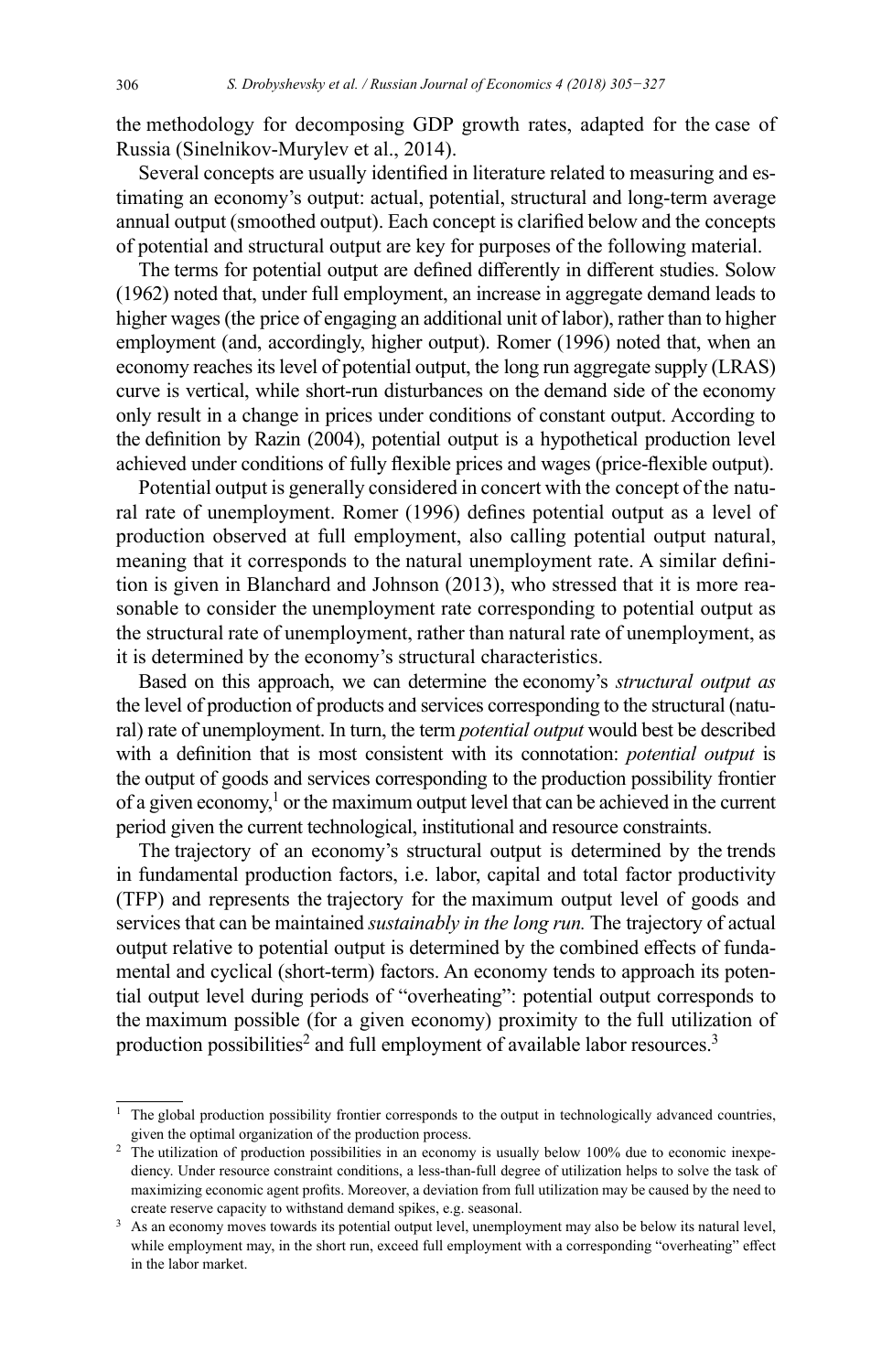The *long-term average annual (smoothed)* output is a series of trend values statistically isolated in a given manner (e.g. with a filter) from a series of actual output values. At a glance, smoothed output trends correspond to structural output trends adjusted for deviations that, essentially, represent short-term or mediumterm output gaps. If the output gap associated with the business cycle phase and favorable or unfavorable foreign trade conditions is zero over a certain interval, then the series of structural output values may align with the series of long-term average annual (smoothed) output values.

*Actual output* is the observable output of goods and services recorded in statistics by public authorities. At any point in time, it differs from the structural output by the size of the output gap. In this paper, we also assume that the output gap is the sum of the contributions from the cyclical and foreign trade components.

# **2. Output structure of the Russian economy**

An economy's aggregate output can be expressed as the sum of business-sector and public-sector output. The public sector usually encompasses economic activities corresponding to the following types:<sup>4</sup> government administration; military security; social security; education; healthcare; social services; recreation, entertainment, culture and sports (this includes mass media<sup>5</sup>). Further calculations of public-sector output do not include the last component<sup>6</sup> because, firstly, its trends differ substantially from that of other public-sector components: from 2003 to 2009, it was closer to the trends in the Russian economy's business sector than to other public-sector components (considered in aggregate); and secondly, the share of that component relative to the size of the public sector in the extended interpretation (including culture, sports and mass media) is not high, around 6%–7%. We will define the business sector as the aggregation of economic sectors not included in the public sector, even where it involves state-owned enterprises. We should note an additional factor that distinguishes between the public and business sectors, which is the applicability of public or civil laws to the regulation of their activities.

In the System of National Accounts (SNA), the GDP indicator is calculated in market prices and includes the sum of indicators of the gross value added (GVA) produced by the business-sector and public-sector industries in basic prices (including product subsidies, but excluding taxes thereon), as well as the sum of net product taxes. The SNA considers product taxes in aggregate, while their analytical distribution amongst the economy's industries does not take place in official statistics due to the specific aspects of indirect tax (VAT, import taxes) assessment. When isolating the components of public-sector and business-sector output in the GDP structure based on official statistics (SNA), it should be noted that net product taxes indicator follows the same trend as business-sector real output index (Fig. 1).

<sup>4</sup> Types of economic activities are specified according to OKVED, which is the Russian Classification of Economic Activities developed on the basis of harmonization with Statistical Classification of Economic Activities in the European Community (NACE Rev. 1).

<sup>5</sup> Mass media covers the following OKVED subclasses: 92.2 Radio and TV Broadcasting and 92.4 News Agencies.

<sup>6</sup> 92. Recreation and Entertainment, Culture and Sports.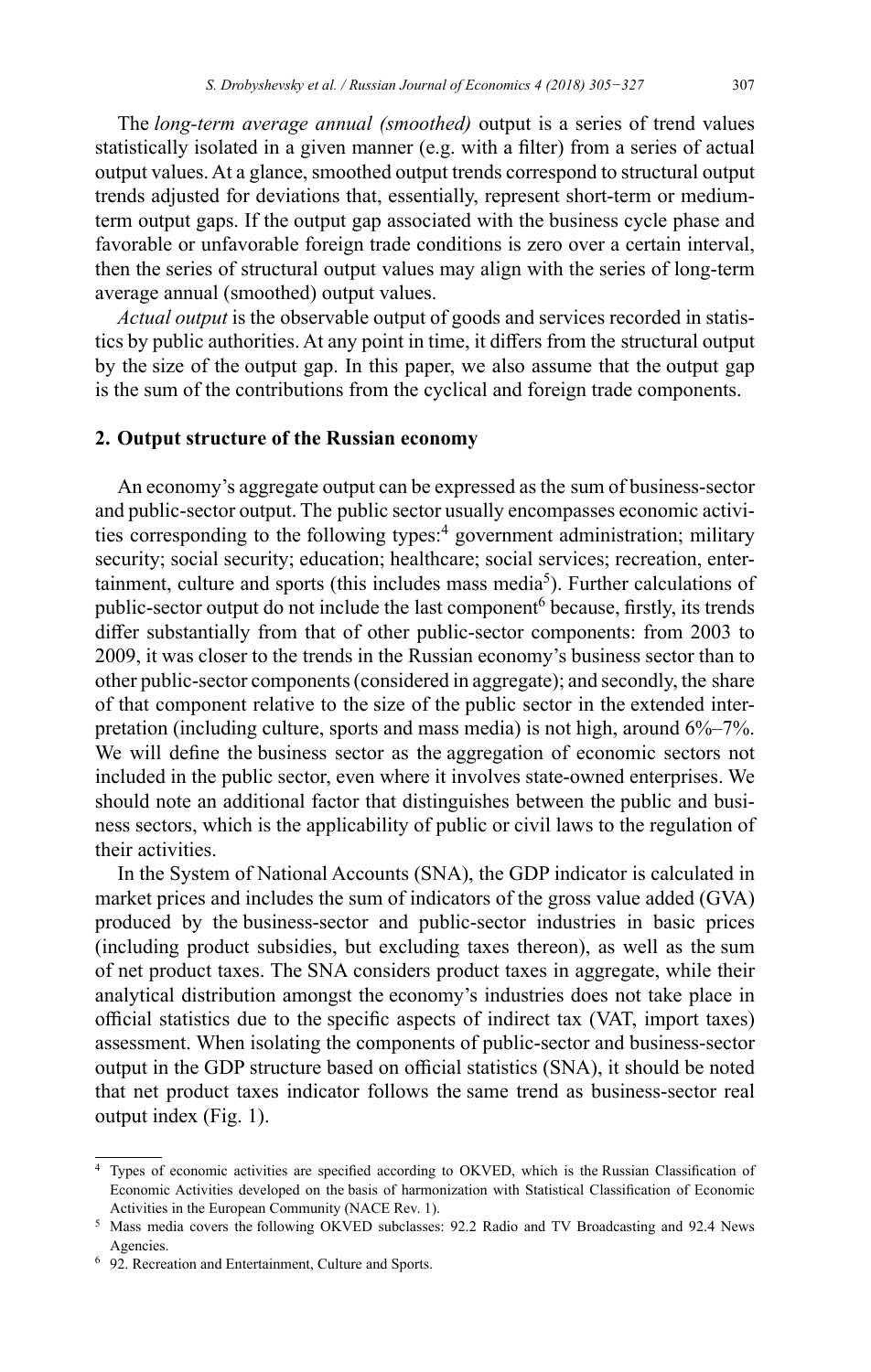

**Fig. 1.** Business-sector real output and net product tax indices (2002 = 100). *Source:* Authors' calculations based on Federal State Statistics Service (Rosstat) data.

The components of business-sector and public-sector output can be isolated within the GDP structure, taking into account the above aspects of the SNA and patterns in the joint output and tax trends, as follows:

$$
Y = Y^b + Y^{pub} \tag{1}
$$

where: *Y*—gross domestic product;  $Y^b$ —business-sector output: sum of GVA in the business-sector industries  $+$  net product taxes (in this case, the economy's business sector is viewed as the payer of the majority of product taxes); *Y pub*—public-sector output: sum of GVA of the public-sector industries (this approach is arbitrary to some extent, as a certain portion of market services involving the payment of product taxes is produced by the public sector).

It should be added that public-sector output is calculated mostly based on budget expenditure for financing the production of services in education, healthcare, culture, sports, government administration, national security, social security and social services (thus, most of the public-sector output is calculated using the cost method). In addition, its output also includes the added value corresponding to extra-budgetary revenues from budget-funded, autonomous, and public institutions and to the revenues of business-sector organizations providing services in education, healthcare, culture, sports, mass media etc.

As shown in Figure 2, the output growth rates for the business sector exceed those of the public sector. At the same time, formal tests suggest that businesssector output is not stationary, while public-sector output is stationary around the trend (Table 1).

The deviation in output growth rates from period-average values is substantially lower in the public sector than in the business sector (this is true for both individual intervals and for the period as a whole). In addition, public-sector output was not subjected to sharp changes during the period under review. The empirical facts, cited above, enable us, for purposes of this paper, to adopt one of the assumptions from the original OECD methodology: public-sector output is always considered to be structural. In this case, we used the assumption that the values of actual, structural and potential output in the public sector are equal.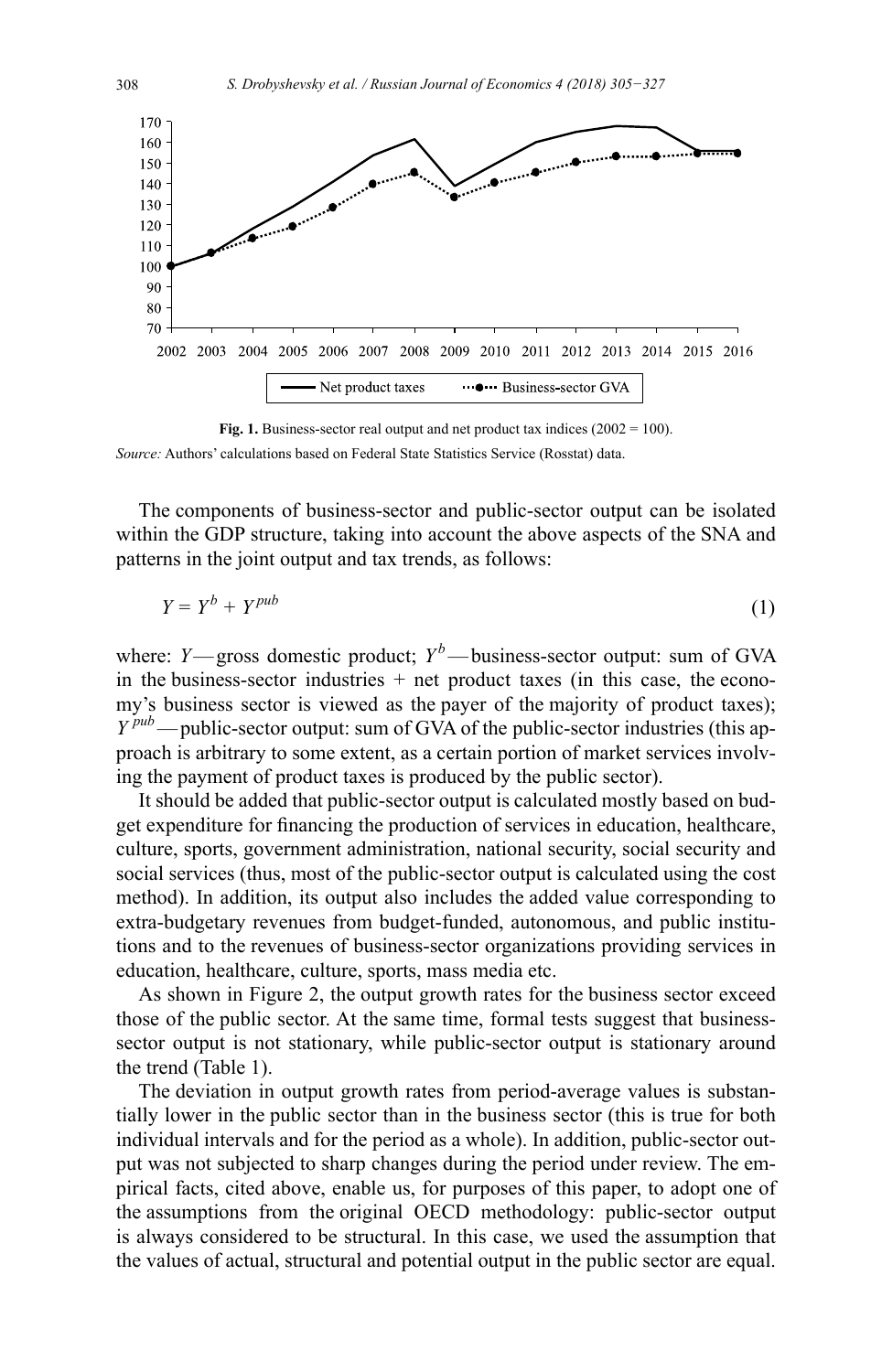| Results of unit root tests (period: 2002-2016). |               |                                                   |               |                         |               |                                                   |               |                         |
|-------------------------------------------------|---------------|---------------------------------------------------|---------------|-------------------------|---------------|---------------------------------------------------|---------------|-------------------------|
| ime series                                      |               | Real output index for Russia's public sector      |               |                         |               | Real output index for Russia's business sector    |               |                         |
| <b>Cest statistics</b>                          |               | DF-GLS (Elliott-Rothenberg-Stock) KPSS (LM-Stat.) |               |                         |               | DF-GLS (Elliott-Rothenberg-Stock) KPSS (LM-Stat.) |               |                         |
| Test statistic value                            | $-0.556$      | $-3.298$                                          | 0.579         | 0.074                   | $-1.675$      |                                                   | 0.530         | 1.153                   |
| 1% significance level                           | $-2.741$      | $-3.770$                                          | 0.739         |                         | $-2.741$      | $-1.676$<br>$-3.770$                              | 0.739         |                         |
| 5% significance level                           | $-1.968$      | $-3.190$                                          | 0.463         | 0.216<br>0.146<br>0.119 | $-1.968$      | $-3.190$                                          | 1.463         | 0.216<br>0.146<br>0.119 |
| 10% significance level                          | $-1.604$      | $-2.890$                                          | 0.347         |                         | $-1.604$      | $-2.890$                                          |               |                         |
| Constant                                        |               |                                                   |               |                         |               |                                                   |               |                         |
| Constant and linear trend                       |               |                                                   |               |                         |               |                                                   |               |                         |
| Null hypothesis                                 | Jnit root     | Jnit root                                         | Series is     | Series is               | Jnit root     | Jnit root                                         | Series is     | Series is               |
|                                                 |               |                                                   | stationary    | stationary              |               |                                                   | stationary    | stationary              |
| Test result at 5% significance                  | Hypothesis is | Hypothesis is                                     | Hypothesis is | Hypothesis is           | Hypothesis is | Hypothesis is                                     | Hypothesis is | Hypothesis              |
| level                                           | not rejected  | rejected                                          | rejected      | ot rejected             | tot rejected  | not rejected                                      | ejected       | s rejected              |
| Source: Authors' calculations.                  |               |                                                   |               |                         |               |                                                   |               |                         |

**Table 1**



*S. Drobyshevsky et al. / Russian Journal of Economics 4 (2018) 305−327* 309

*Source:* Authors' calculations based on Rosstat data.

Source: Authors' calculations based on Rosstat data.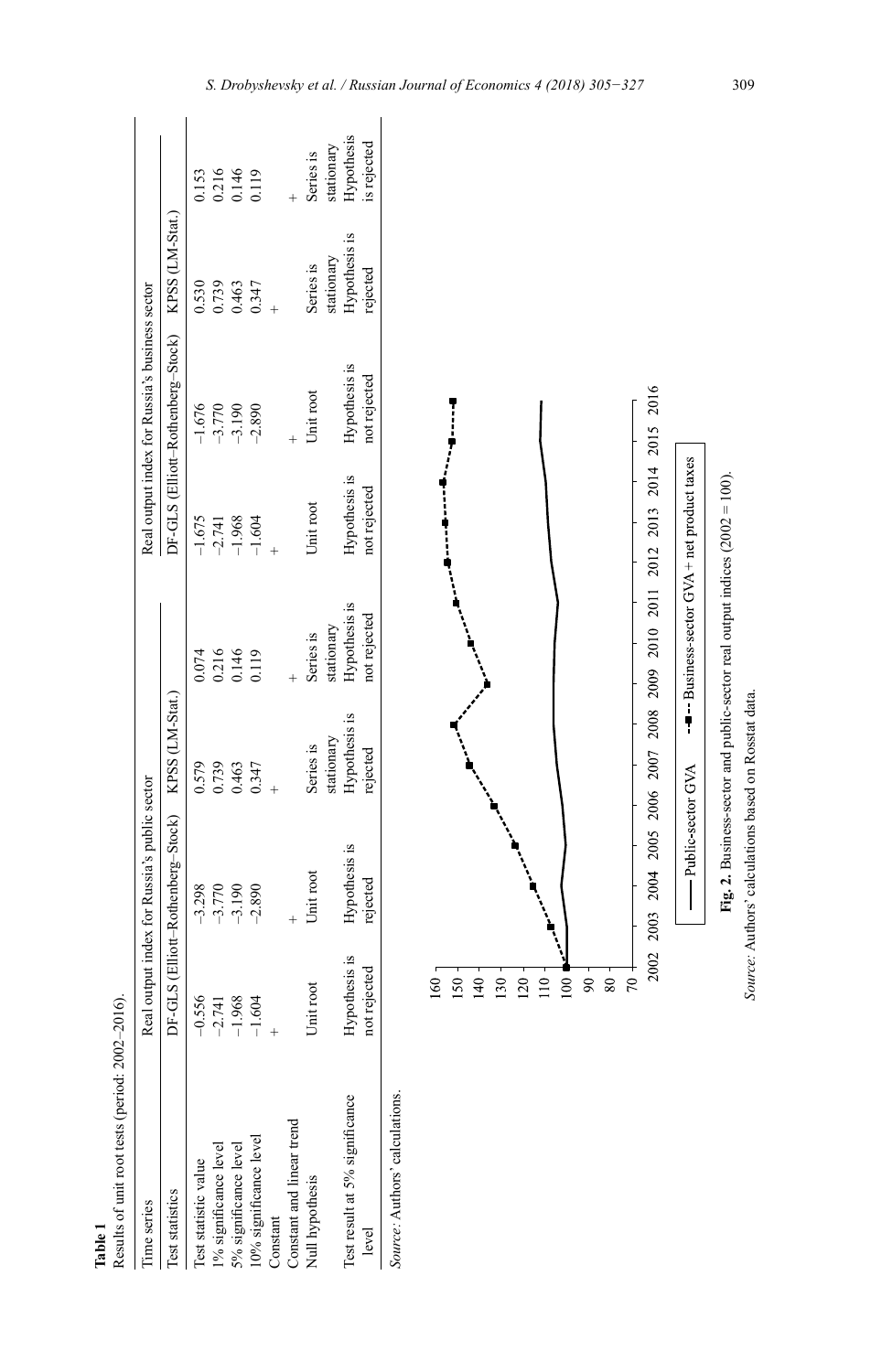At the same time, certain segments may experience noticeable fluctuations in the level of added value produced (e.g. in education). However, historical data on actual government expenditure indicate that the overall public-sector output changes to a significantly lesser degree than business-sector output, i.e. there is mostly a redistribution of funding between government expenditure. Under this assumption, the size of output gap for an economy equals the size of the output gap in the business sector. It should be noted that, in going from analyzing indicator levels to analyzing their growth rates, the deviation in actual output growth rates from structural growth rates becomes a similar indicator to the *output gap*.

### **3. Methodology for decomposing Russian GDP growth rates**

The methodology for decomposing GDP growth rates, adapted for the case of Russia's economy in Sinelnikov-Murylev et al. (2014), examines the aggregate output indicator, i.e. Russia's GDP. The following are isolated in GDP growth rates: the structural component, determining long-term sustainable (structural) GDP growth rates; the foreign trade component, depending on fluctuations in the terms of trade; and the cyclical component, including the business cycle and random shocks.

In this study, we suggest a number of additions and changes to the methodology, which can improve the quality of decomposition for Russian GDP growth rates. First, due to distinctive features of the dynamics, business-sector output and public-sector output will be considered separately:<sup>7</sup> structural output in the public sector will be treated as actual, while structural output in the business sector will be modeled based on the Cobb–Douglas production function.<sup>8</sup> Second, when modeling structural output in the business sector, we will use the structural unemployment indicator NAWRU. Third, the new methodology requires using various scenarios for Russia's socioeconomic development in the medium term, which allows different possible GDP growth rate decompositions to be matched with different macroeconomic scenarios (forecasts), and improves the sustainability of the resulting estimates of actual economic growth rate components. The user of this methodology can choose an estimate of the economic growth rate components corresponding to the macroeconomic scenario which either takes into account the specific aspects of the task at hand (in fiscal planning, it is more advisable to consider the pessimistic scenario) or that better suits its intuitive forecasts of the situation.

The proposed methodology of GDP growth rate decomposition is an algorithm consisting of three main steps (as in Sinelnikov-Murylev et al., 2014): calculating structural GDP growth rates; calculating the effect of the terms of trade (foreign trade component of growth rates); and calculating the cyclical component of GDP growth rates. Let us consider the contents of those steps more closely.

1. Expressing aggregate output *Y* as the sum of business-sector output  $Y^b$  and public-sector output  $Y^{pub}$ —see equation (1).

*A. The calculation of structural GDP growth rates* consists of the following steps.

This is consistent with the approach used in the original OECD methodology.

<sup>&</sup>lt;sup>8</sup> It has a standard output elasticity with respect to capital equal to 0.3.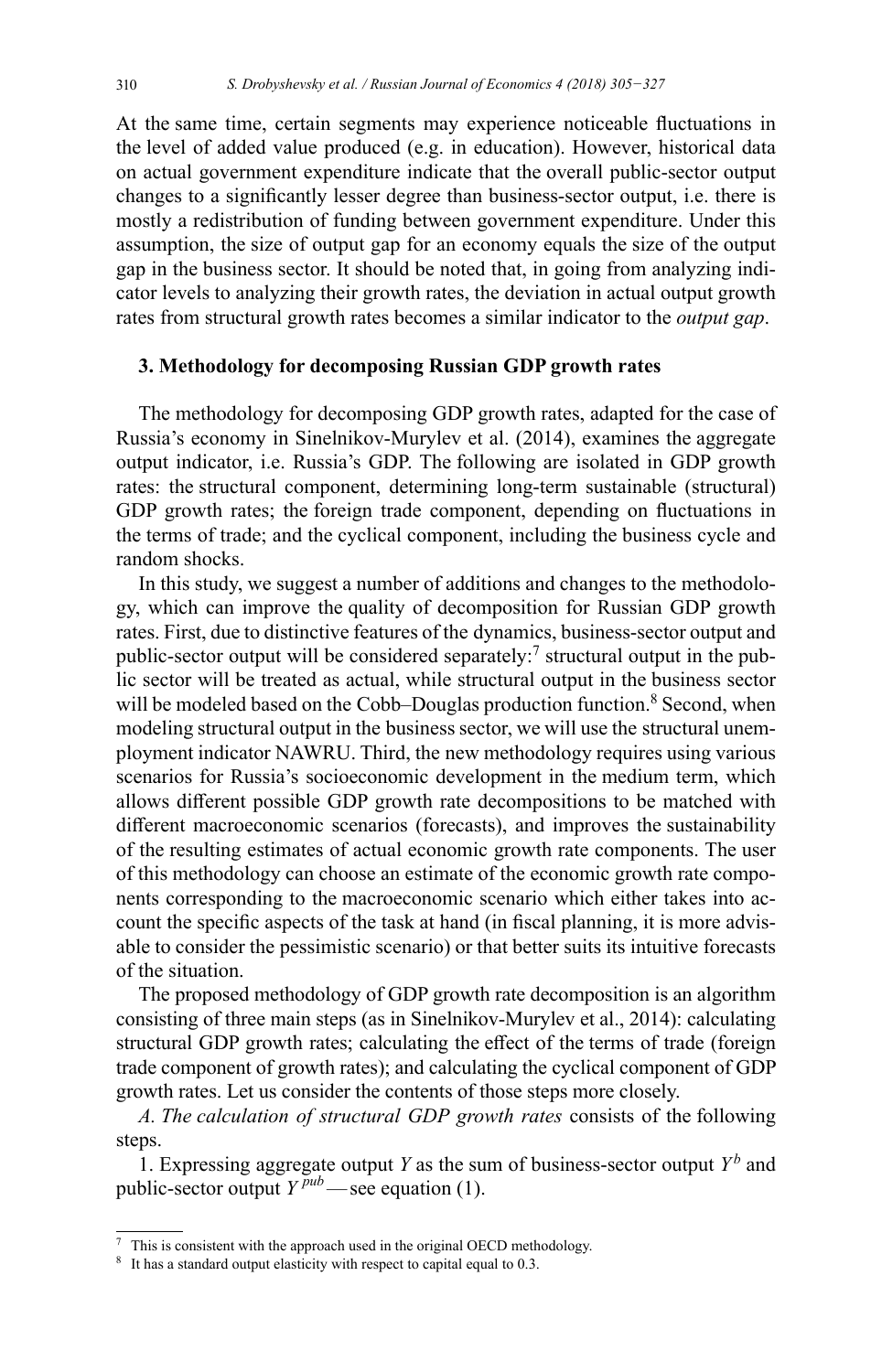2. Modeling business-sector output based on the Cobb–Douglas production function in a logarithmic expression:

$$
\ln Y^b = \ln E^b + \alpha \ln K^b + (1 - \alpha) \ln L^b \tag{2}
$$

where:  $E^b$ —business-sector total factor productivity level;  $K^b$ —business-sector capital stock;<sup>9</sup>  $L^b$ —size of employment in the business sector;  $\alpha$ —output elasticity of the business sector with respect to capital.

3. Calculation of the Solow residual series for business-sector output (in a logarithmic expression):

$$
\ln E^b = \ln Y^b - a \ln K^b - (1 - a) \ln L^b \tag{3}
$$

4. Smoothing the Solow residual series with the Hodrick–Prescott filter. The suitability of this filter for smoothing the Solow residual series, from which growth rates are interpreted as an indicator of TFP trends, is based on the fact that, due to the nature of this indicator's calculation, its composition includes more than just trends in technological progress: the Solow residual series also reflects supply and demand fluctuations, the utilization rate of production factors and the impact of sharp changes in oil prices. The smoothing procedure is aimed at reducing the impact of these non-technological factors on TFP growth rates.

5. The calculation of the business-sector potential employment level, provided that actual rate of unemployment equals to structural rate of unemployment NAWRU,  $L^{b^*}$  is made according to the following equation (4):

$$
L^{b^*} = LFS(1 - NAWRU) - L^{pub}
$$
\n<sup>(4)</sup>

where: *LFS*—size of economy's labour force; *NAWRU*—non-accelerating wage rate of unemployment (structural rate of unemployment); *Lpub*—size of employment in the public sector.

The structural rate of unemployment is calculated using the methodology proposed in Elmeskov and MacFarlan (1993) and Elmeskov  $(1993)^{10}$ :

$$
NAWRU = U - \left(\frac{DU}{D^3 \log W}\right) \times D^2 \log W \tag{5}
$$

where: *U*—rate of unemployment; *W*—average monthly nominal wage; and *D* is the first-difference operator.

<sup>&</sup>lt;sup>9</sup> We adopted the assumption that, during period *t*, production activity uses capital existing at the beginning of period *t*. Since the calculations used the indicator "Fixed Funds in the Russian Federation by Type of Economic Activity Based on Full End-of-Year Book Value," we used the value of that indicator for period *t –*1 to model growth during period *t*.

 $10$  In this case, it is assumed that the rate of change in wage inflation is proportional to the gap between actual and structural rate of unemployment (NAWRU):  $D^2 \log W = -a(U - NAWRU)$ , where  $a \le 0$ . Assuming that the rate of change in structural unemployment should approach zero for two consecutive periods, the *a* parameter can be expressed as  $a = -D^3 \log W / DU$ . Substituting this expression for the *a* parameter in the  $D^2 \log W = -a(U - NAWRU)$  equation allows the structural rate of unemployment (*NAWRU*) to be expressed (see equation (5)).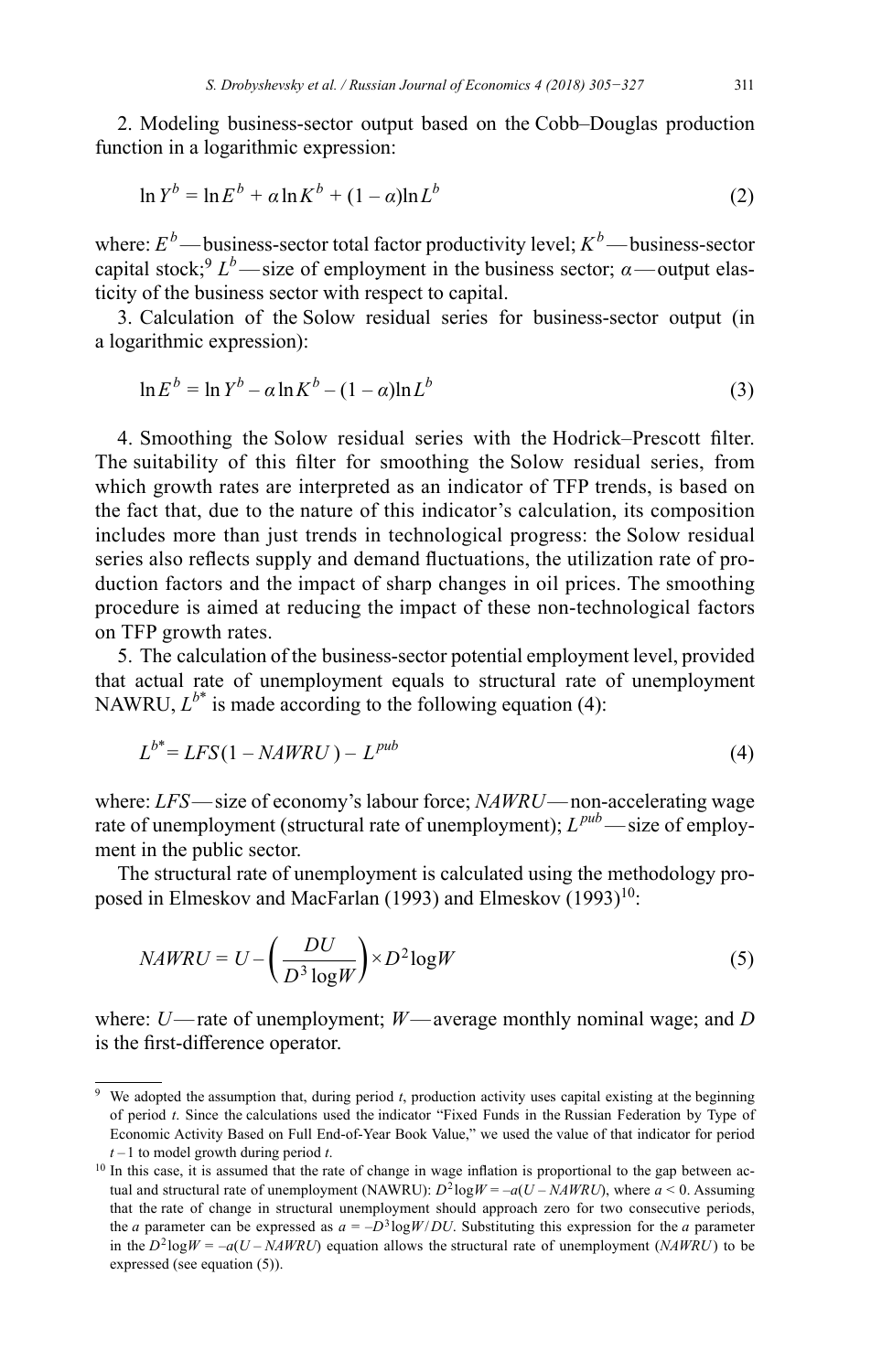

**Fig. 3.** Actual and structural unemployment in Russia under various macroeconomic scenarios. *Source:* Authors' calculations.

In this paper we use the structural unemployment indicator smoothed by the Hodrick–Prescott filter. Thus, expression (4) was transformed into:

$$
L^{b^*} = LFS(1 - NAWRU^{HP}) - L^{pub}
$$
\n
$$
(6)
$$

6. The final expression (6) was used to calculate the employment level in the business sector (at the level of structural unemployment *NAWRUHP*). The trend in the smoothed structural unemployment *NAWRUHP* indicator is represented in Fig. 3, taking into account the various macroeconomic forecasts by the Russian Ministry of Economic Development for 2018 to 2024.<sup>11</sup> This method enables a considerably more accurate (by 1 to 2 p.p.) estimate of the structural unemployment level compared with the approach where the average unemployment level during a period of stable inflation is treated as the structural rate of unemployment (Sinelnikov-Murylev et al., 2014).

7. Modeling structural output for the business sector:

$$
\ln Y^{b^*} = \ln E^{b,HP} + \alpha \ln K^b + (1 - \alpha) \ln L^{b^*}
$$
 (7)

where:  $Y^{b^*}$ —business-sector structural output;  $E^{b,HP}$ —Solow residual smoothed by the Hodrick–Prescott filter; *K<sup>b</sup>* —business-sector capital stock, taken with a 1-year lag;<sup>12</sup>  $L^{b^*}$ —size of employment in the business sector provided that actual rate of unemployment equals NAWRU.

8. Calculation of structural GDP level,<sup>13</sup> *Y*<sup>\*</sup>:

$$
Y^* = Y^{b^*} + Y^{pub} \tag{8}
$$

<sup>&</sup>lt;sup>11</sup> For more on macroeconomic trend scenarios, see below.

<sup>&</sup>lt;sup>12</sup> Similarly to Sinelnikov-Murylev et al. (2014), the potential capital stock is treated as equal to the actual. To avoid "overweight" formulas, we did not use a subscript for time period *t*.

<sup>&</sup>lt;sup>13</sup> We exponentiate the value  $Y^{b^*}$  obtained from equation (7).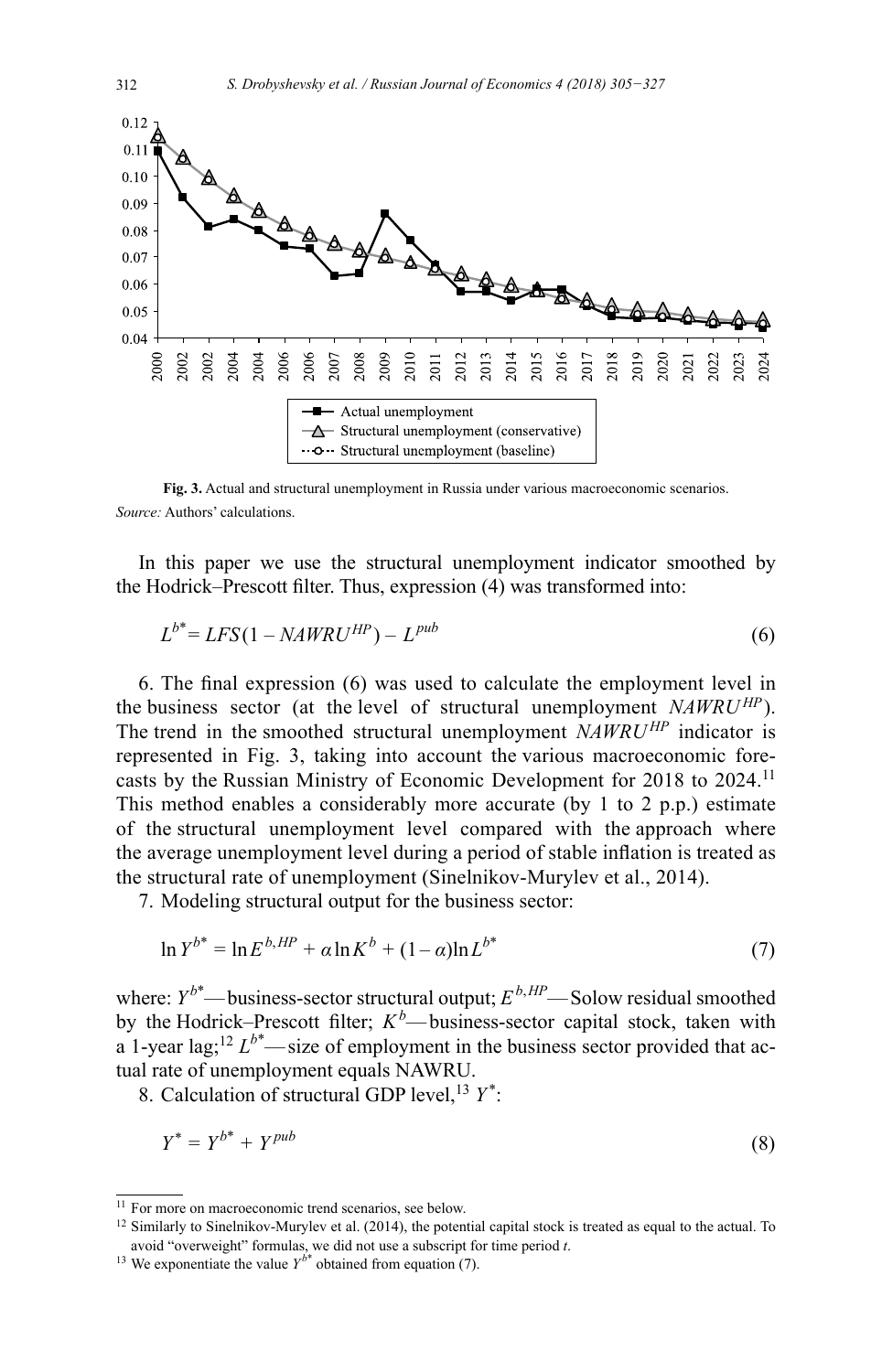9. Calculation of structural GDP growth rates,  $g_i^s$ :

$$
g_t^s = \frac{Y_t^*}{Y_{t-1}^*}
$$
 (9)

10. Smoothing structural GDP growth rates.

*B.* The algorithm for calculating the effect of *the terms of trade* on GDP growth rates (the foreign trade component of the growth rates) consists of the following steps.

1. We calculated the difference between actual and structural GDP growth rates,  $g_t^{\text{res}}$ :

$$
g_t^{\text{res}} = g_t - g_t^{\text{s}} \tag{10}
$$

where:  $g_t$ —actual GDP growth rates at time *t*;  $g_t^s$ —structural GDP growth rates at time *t.*

2. "Residual" growth rates not attributable to the fundamental factors are modeled based on the equation:<sup>14</sup>

$$
g_t^{res} = \gamma_0 + \gamma_1 tot_t + \tau_t, \tag{11}
$$

where:  $tot_t$ —terms of trade index for the Russian economy at time *t*; and  $\tau_t$  is the free term.

Terms of trade index series is calculated by the World Bank and the OECD.<sup>15</sup> Since the series of this index are updated with a certain lag and there are no terms of trade forecasts for 2018 to 2024, we approximate terms of trade index with the ratio of the actual and long-term average annual Urals oil prices:  $16$ 

$$
tot_t = \frac{P_t^{oil}}{P_t^{oil}}
$$
\n(12)

where:  $P_t^{\textit{oil}}$  — actual level of the Urals oil price at time *t*;  $P_t^{\textit{oil}}$  — long-term average annual Urals oil price at time *t*.

3. The theoretical value of the equation for  $g_t^{res}$  is considered to be the foreign trade component of GDP growth rates.

*C*. The value of the residuals  $\tau$ , obtained through an econometric evaluation of equation (11), is considered to be the *cyclical component* of economic growth rates.

<sup>&</sup>lt;sup>14</sup> For derivation of an equation, see Sinelnikov-Murylev et al. (2014). It should be noted that the result of isolating the foreign trade component may not be invariable in relation to the sequence of calculation stages, e.g. where the first stage involves modeling the foreign trade component of the growth rates and the second stage, that of the structural component. In this paper, in accordance with the OECD methodology, we isolated the structural component of the growth rates at the first stage.

<sup>&</sup>lt;sup>15</sup> At the time of publication, data were available for the World Bank's terms of trade index from 2000 to 2016 and for the OECD's terms of trade index from 1995 to 2016, whereas data for 1995 to 2009 are estimates.

<sup>&</sup>lt;sup>16</sup> The correlation coefficient between the terms of trade index (according to OECD) and the oil price index is 0.6 for the period from 1999 to 2016 and 0.9 from 2010 to 2016.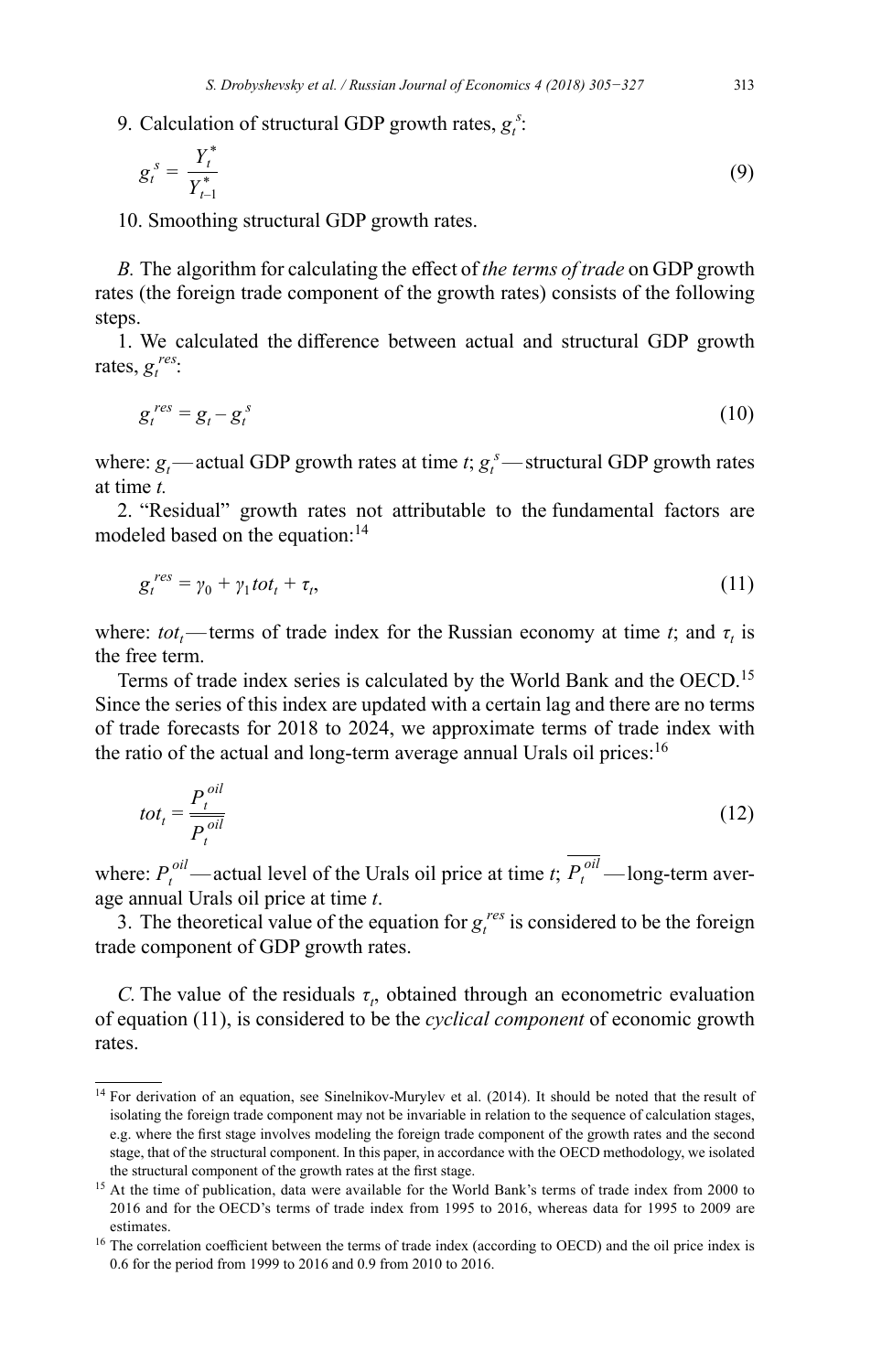# **4. Decomposition of GDP growth rates for the Russian economy from 2000 through 2017**

According to the GDP decomposition methodology described above for the period from 2000 to 2017, the TFP series were calculated for the business sector and for the Russian economy as a whole (Fig. 4).

To obtain the trend values for TFP growth rates, we used the procedure for smoothing dynamic series with the Hodrick–Prescott filter, characterized first by inertia and second by sensitivity to adding new observations to the initial time series. Adding new observations may cause a retrospective revaluation of the results of smoothing the dynamic series, especially near the most recent values (the so-called "end-point bias" effect; see Bessonov, 2003). At the same time, the most substantial revaluation can take place only around the local maximum or local minimum points in the dynamic series.

According to the calculations, a local minimum for the unsmoothed series of TFP growth rates for the Russian economy can be identified approximately around 2015 (see Fig. 4). Due to the technicalities of using the Hodrick–Prescott filter, in this case there is a high probability of underestimating the trend in TFP growth rates, provided that they will not decline considerably or will even continue to rise after  $2017$ <sup>17</sup>

It should be noted that the varying estimates of TFP growth rate trends (as well as varying estimates of smoothed Solow residuals series, caused by similar reasons) may lead to a change in the estimate of the level and growth rates of



**Fig. 4.** Estimates of TFP growth rates in the business sector and in the Russian economy using actual data (without forecasts).

*Source:* Authors' calculations.

<sup>&</sup>lt;sup>17</sup> The negative values for the TFP growth rate trend from 2013 to 2017, obtained using this approach, should not be attributed to the impact of fundamental (technical) factors alone, e.g. by a reduction in aggregate demand in the Russian economy etc.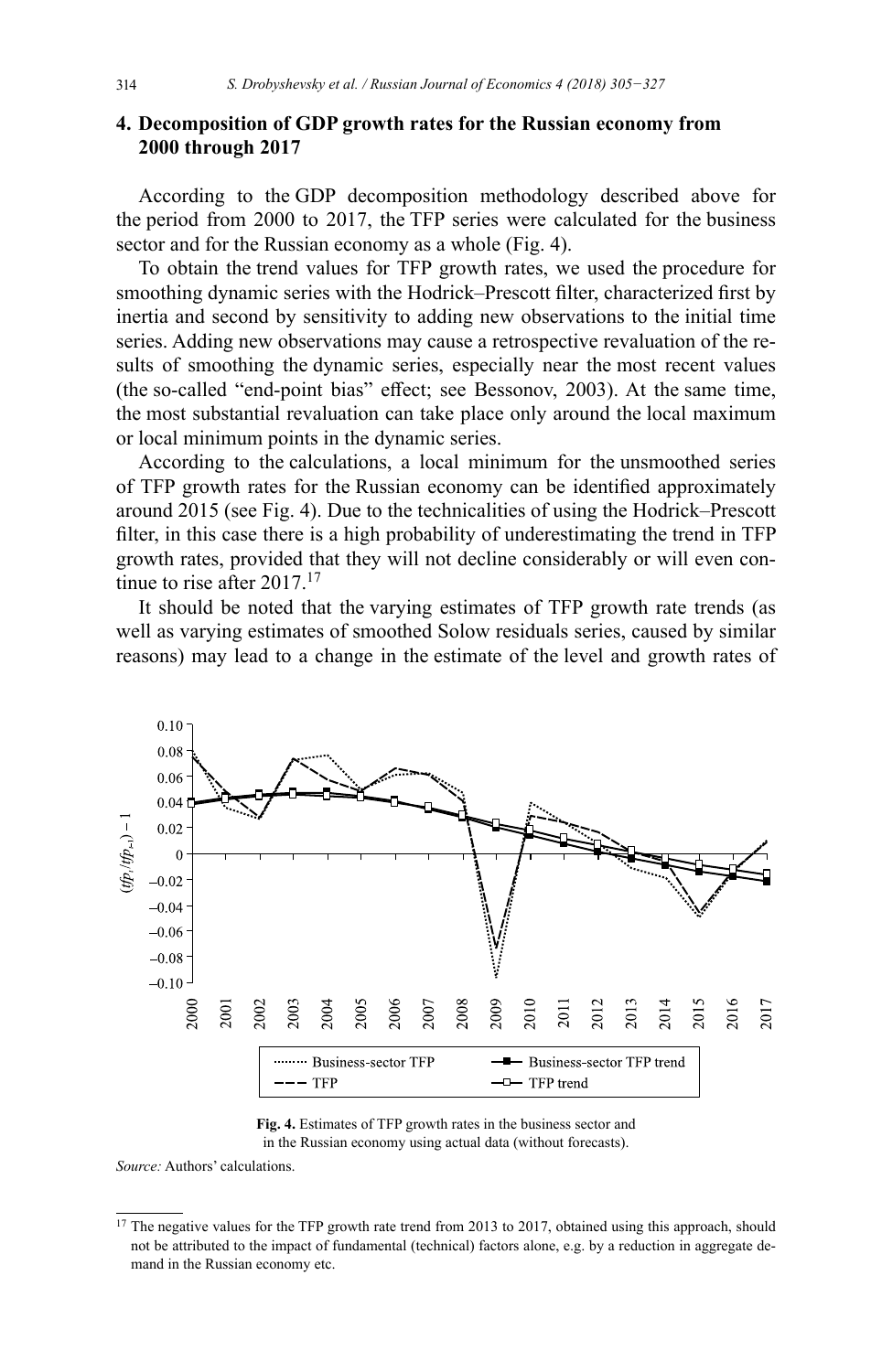

**Fig. 5.** Decomposition of growth rates of Russia's GDP from 2000 to 2017 (%). *Source:* Authors' calculations.

the structural GDP indicator (see equations  $(7)$ – $(9)$ ). Along with the scheme of algorithm described above, a disturbance appearing at this stage will also apply to the estimates for the foreign trade and cyclical components of output growth rates. In other words, the estimates for the contributions of various components to the growth rates in the Russian economy are largely dependent on the data used and, more precisely, on the period of estimation selected.

Fig. 5 presents the estimates of the Russian GDP growth rate components using actual data from 2000 to 2017. In the resulting decomposition of output growth rates, there is a high probability of underestimating the structural component of economic growth rates between 2015 and 2017.<sup>18</sup>

The value of the change in the TFP growth rate trend estimates and the structural component of GDP growth rates, in the general case, will be less the further the observation is from the end-point of the time series to be smoothed. In other words, adding new observations enables us to move potential changes associated with the "wagging" effect closer to the end of the extended time series and produces alternative retrospective estimates of the TFP growth rates and the value of individual GDP growth rate components. This problem was reflected in the OECD papers: as a solution, it was proposed to use updated estimates of the output gap as new statistics emerged to enable a more accurate calculation (Turner et al., 2016; Grigoli et al., 2015; European Central Bank, 2005).

The problem associated with the sustainability of the GDP growth rate decomposition results can be illustrated as follows. We built estimates of the structural, foreign trade and cyclical components of economic growth rates for the period

<sup>&</sup>lt;sup>18</sup> And the cyclical component may be overestimated: this effect is attributable to the nature of the GDP growth rate decomposition algorithm.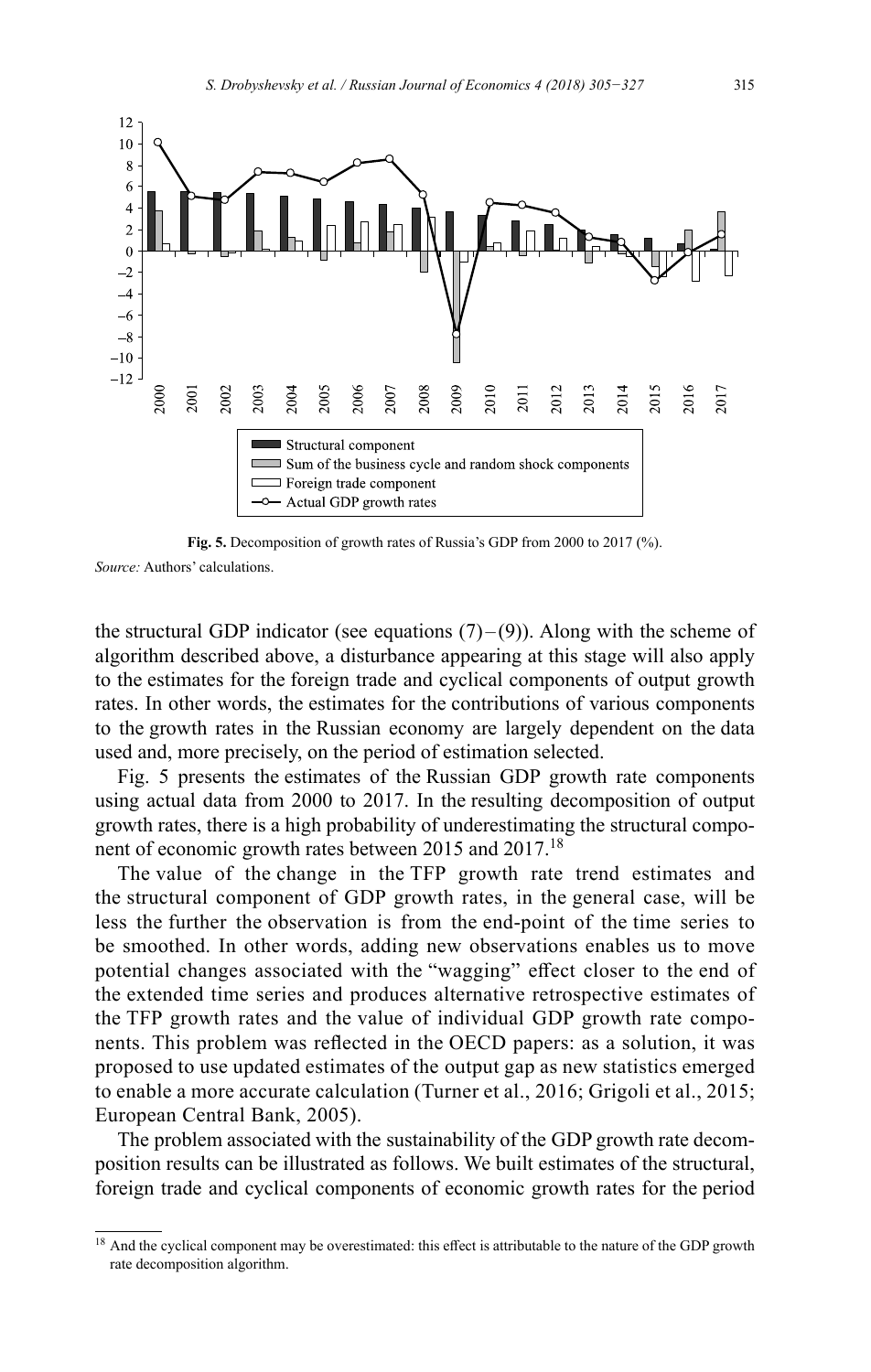

**Fig. 6.** Range of estimates for the structural component of growth rates, 2010–2013 (%). *Source:* Authors' calculations.



**Fig. 7.** Range of estimates for the foreign trade component of growth rates, 2010–2013 (%). *Source:* Authors' calculations.



**Fig. 8.** Range of estimates for the cyclical component of growth rates, 2010–2013 (%). *Source:* Authors' calculations.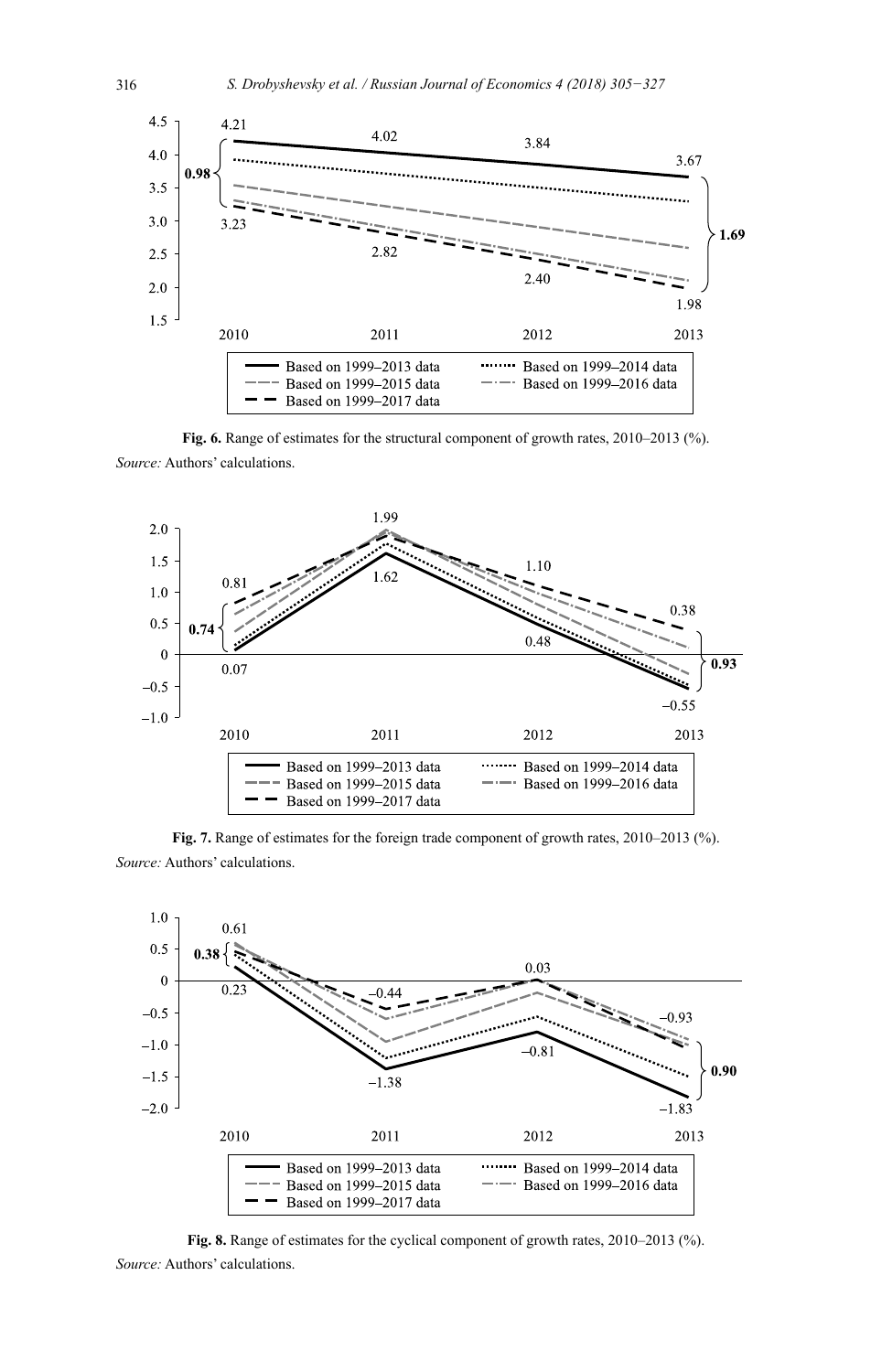from 2010 to 2013, based on the data available as of the end of 2013, 2014, 2015, 2016 and 2017 (Figs. 6–8).

As we can see, adding new observations (2014–2017 data) causes a retrospective revaluation of all growth rate components. The range of estimates for the structural component of growth rates varied between 0.98 and 1.69 p.p., foreign trade, between 0.74 and 0.93 p.p. and cyclical, between 0.38 and 0.90 p.p. Estimates of the economic growth components for earlier periods (2010) are usually revised to a significantly lower degree than for the more recent ones (2013). The estimate for the structural component of growth rates is the most sensitive to adding new observations; the estimate for the foreign trade component is the least sensitive.

Thus, the estimated contributions of various components to GDP growth rates may become distorted closer to the end of the time series, especially in the case of further trend reversal. Due to the equivalence between actual GDP growth rates and the sum of the structural, foreign trade and cyclical components, any error in the estimate of any one of them will cause errors in the estimates of the others. For example, if Russia's economy begins to grow faster in the future with the same cyclical component, part of that growth can be attributed to the accelerated TFP, while the local minimum point in its trend will be associated with the current period. If the growth rates are low, they will correspond to a stagnation of TFP trend values and structural growth rates.

The contribution of the various components to GDP growth rates can be modeled taking these aspects into account, using the hypotheses regarding the anticipated macroeconomic scenarios. The parameters for the economic development scenarios can be borrowed from the official forecast by the Russian Ministry of Economic Development.<sup>19</sup> This approach produces a range of estimates for GDP growth rate components corresponding to the various scenarios, which would be a better form of presentation and interpretation of the results as compared with estimates based on an actual data series alone. At the same time, as new statistics emerge, estimates will become more accurate, while their range of values will become narrower.

# **5. Scenarios for Russia's socioeconomic development**

The parameters for the official macroeconomic scenarios (baseline and conservative) for 2018 to 2024 are given in Table 2.

The conservative scenario involves lower oil prices and lower GDP growth rates combined with higher unemployment and inflation rates. GDP trend scenarios, according to forecasts by the Russian Ministry of Economic Development, are shown in Fig. 9.

These scenarios for 2018 to 2024 are accompanied below by a decomposition of Russian GDP growth rates during the period from 2007 to 2017. The decomposition of growth rates from 2007 through 2017, based on actual data for economic trends from 2018 to 2024, will obviously differ from those obtained below, if it differs from the forecast.

<sup>&</sup>lt;sup>19</sup> Forecast of the social and economic development of the Russian Federation for the period until 2024. [http://](http://economy.gov.ru/minec/activity/sections/macro/201801101) [economy.gov.ru/minec/activity/sections/macro/201801101](http://economy.gov.ru/minec/activity/sections/macro/201801101)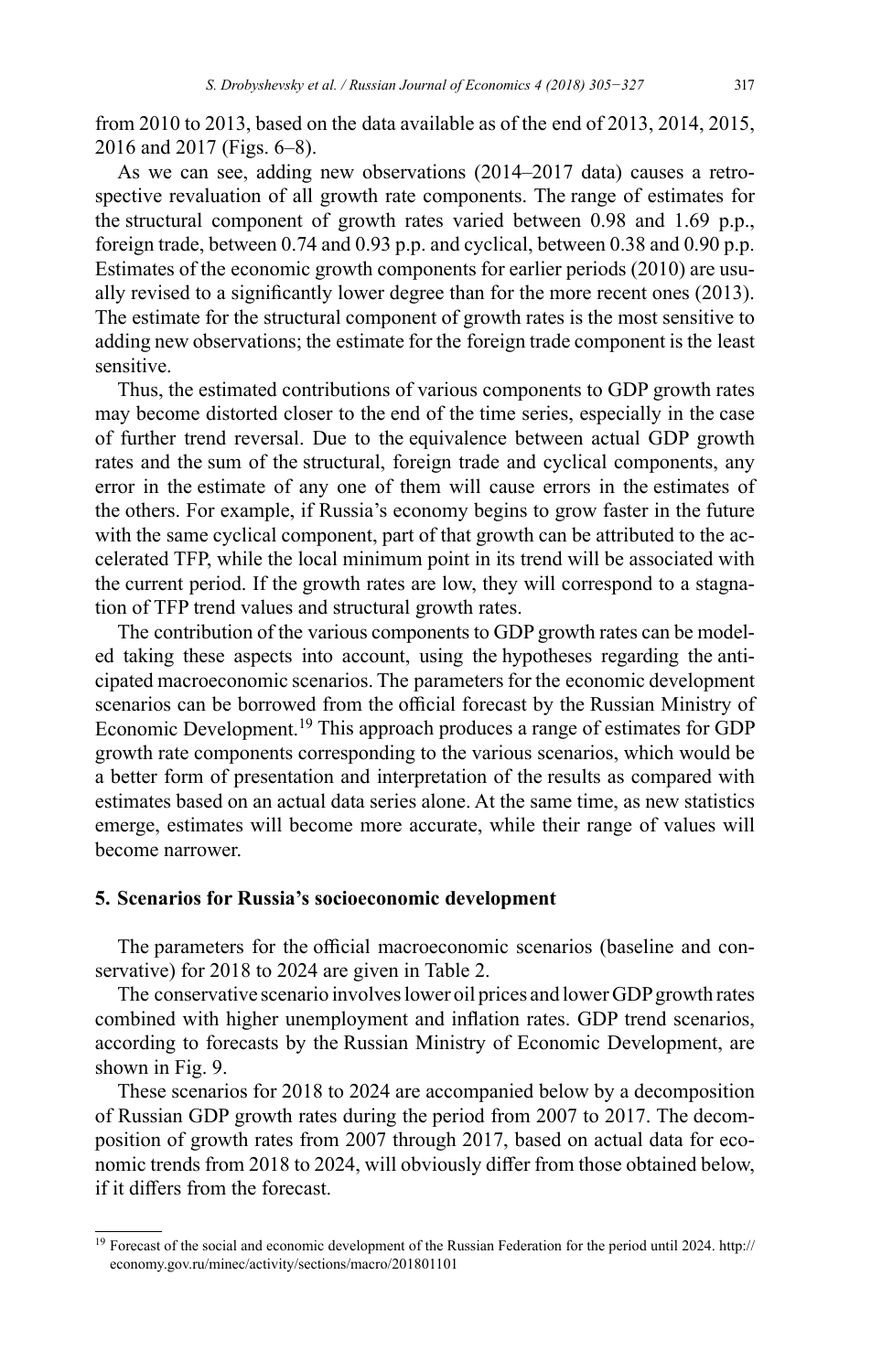#### **Table 2**

Macroeconomic scenarios from 2018 to 2024

| Indicator                          | 2018   | 2019   | 2020   | 2021   | 2022   | 2023   | 2024   |
|------------------------------------|--------|--------|--------|--------|--------|--------|--------|
| <b>Baseline Scenario</b>           |        |        |        |        |        |        |        |
| Real GDP growth rate, %            | 1.8    | 1.3    | 2.0    | 3.1    | 3.2    | 3.3    | 3.3    |
| Workforce population, millions     | 75.8   | 75.8   | 75.9   | 76.0   | 75.9   | 76.2   | 76.3   |
| Unemployment rate, %               | 4.8    | 4.8    | 4.7    | 4.7    | 4.6    | 4.6    | 4.6    |
| Consumer price index, year end     | 103.4  | 104.3  | 103.8  | 104.0  | 104.0  | 104.0  | 104.0  |
| Nominal accrued average            | 43,008 | 45,639 | 48,099 | 51,256 | 54,801 | 58,543 | 62,617 |
| monthly wages of employees in      |        |        |        |        |        |        |        |
| organizations, RUB/month           |        |        |        |        |        |        |        |
| Fixed capital volume index*        | 102.3  | 102.4  | 102.8  | 103.2  | 103.5  | 103.7  | 104.0  |
| Urals oil prices (global), USD/bbl | 69.6   | 63.4   | 59.7   | 57.9   | 56.4   | 55.1   | 53.5   |
| Conservative Scenario              |        |        |        |        |        |        |        |
| Real GDP growth rate, %            | 1.8    | 1.0    | 1.9    | 2.5    | 2.9    | 3.0    | 3.0    |
| Workforce population, millions     | 75.8   | 75.8   | 75.9   | 76.0   | 75.9   | 76.2   | 76.3   |
| Unemployment rate, %               | 4.8    | 4.9    | 4.8    | 4.8    | 4.7    | 4.7    | 4.7    |
| Consumer price index, year end     | 103.4  | 104.6  | 104.0  | 104.0  | 104.0  | 104.0  | 104.0  |
| Nominal accrued average            | 43,008 | 45,631 | 48,138 | 51,066 | 54,413 | 57,946 | 61,840 |
| monthly wages of employees in      |        |        |        |        |        |        |        |
| organizations, RUB/month           |        |        |        |        |        |        |        |
| Fixed capital volume index*        | 102.3  | 102.3  | 102.7  | 102.9  | 103.1  | 103.3  | 103.4  |
| Urals oil prices (global), USD/bbl | 69.6   | 56.0   | 42.5   | 43.3   | 44.2   | 45.0   | 45.9   |

\* The indicator was calculated by the authors based on forecast data. *Source:* Russian Federation Ministry of Economic Development.



**Fig. 9.** Real GDP growth rates under various macroeconomic scenarios for 2018 to 2024 (%). *Source:* Russian Federation Ministry of Economic Development.

# **6. Decomposition of Russian GDP growth rates for the period through 2024 and interpretation of the results**

# *6.1. Structural component*

The estimates for structural growth rates under various macroeconomic scenarios at the end of 2017 are 1.4 to 1.5 p.p. The deceleration between 2007 and 2017 (Fig. 10) is attributable to the sum of effects caused by trends in fundamental production factors, i.e. total factor productivity, capital and labor.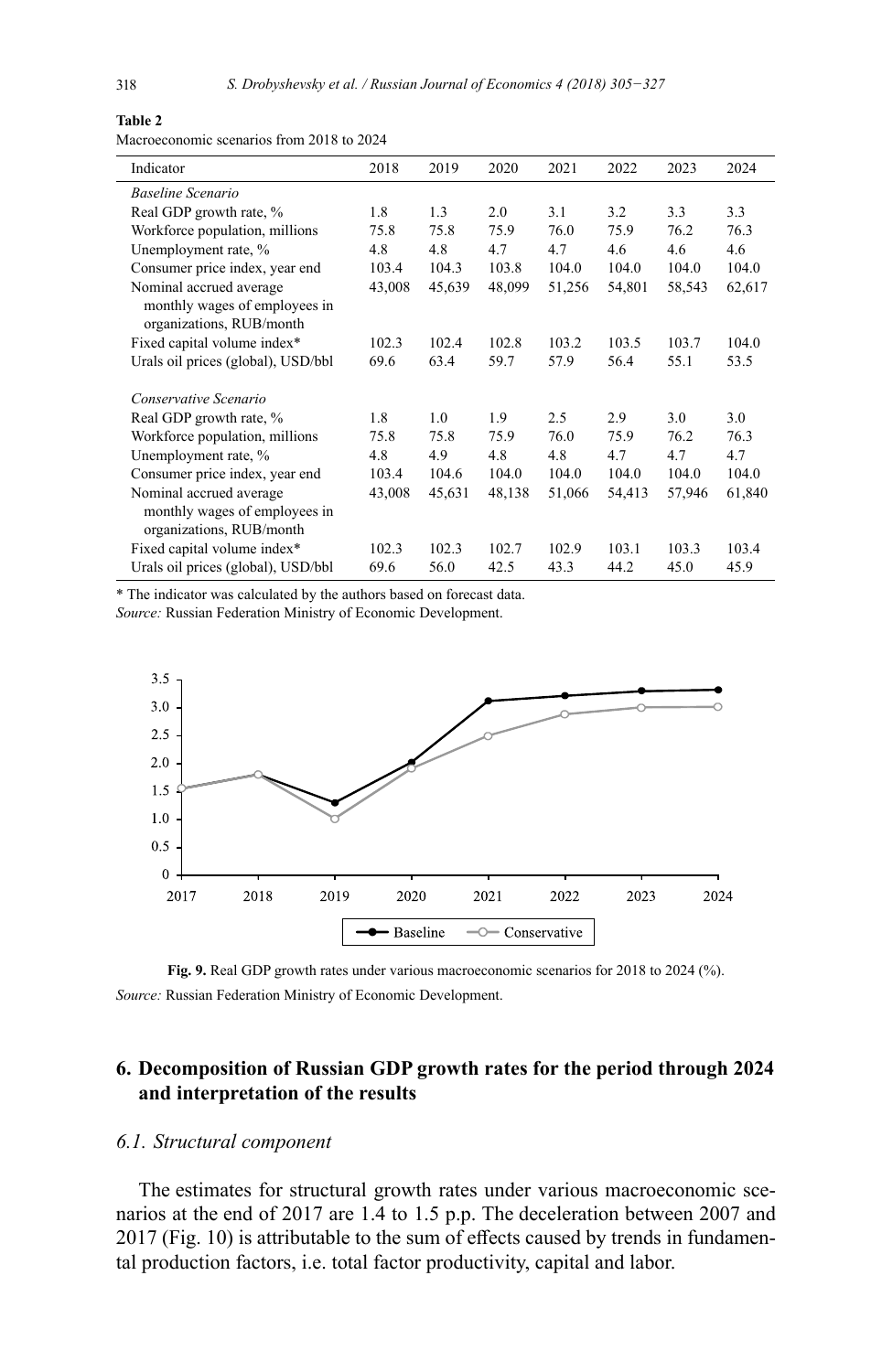

**Fig. 10.** Structural growth rates under various macroeconomic scenarios (%).

*Source:* Authors' calculations.



**Fig. 11.** TFP growth rates in the Russian economy based on various decomposition methodologies. *Source:* Authors' calculations.

The consistent deceleration of smoothed TFP growth rates, observed since the early- and mid-2000s (Fig.  $11^{20}$ ), was caused, first, by completion of the posttransformational recovery growth which took place between the late 1990s and the mid-2000s and, second, by the deterioration in the business climate: the increased role of the government in the economy, its increased interference in it and the lack of progress with institutional reforms. In addition, as the economy passes through the negative phase of the business cycle, this also contributes to decelerating the TFP dynamics.<sup>21</sup>

<sup>&</sup>lt;sup>20</sup> The use of the proposed methodology for GDP growth rate decomposition made the estimates of total factor productivity in the Russian economy considerably more accurate. Fig. 11 represents a comparison of the TFP estimates obtained using the proposed methodology and methodology-2014 (see Sinelnikov-Murylev et al., 2014).

<sup>&</sup>lt;sup>21</sup> At the same time, the TFP trend (Solow residual) is affected not only by the pace of technological progress in the economy, but also by fluctuations in aggregate demand, including those dependent on global economic conditions.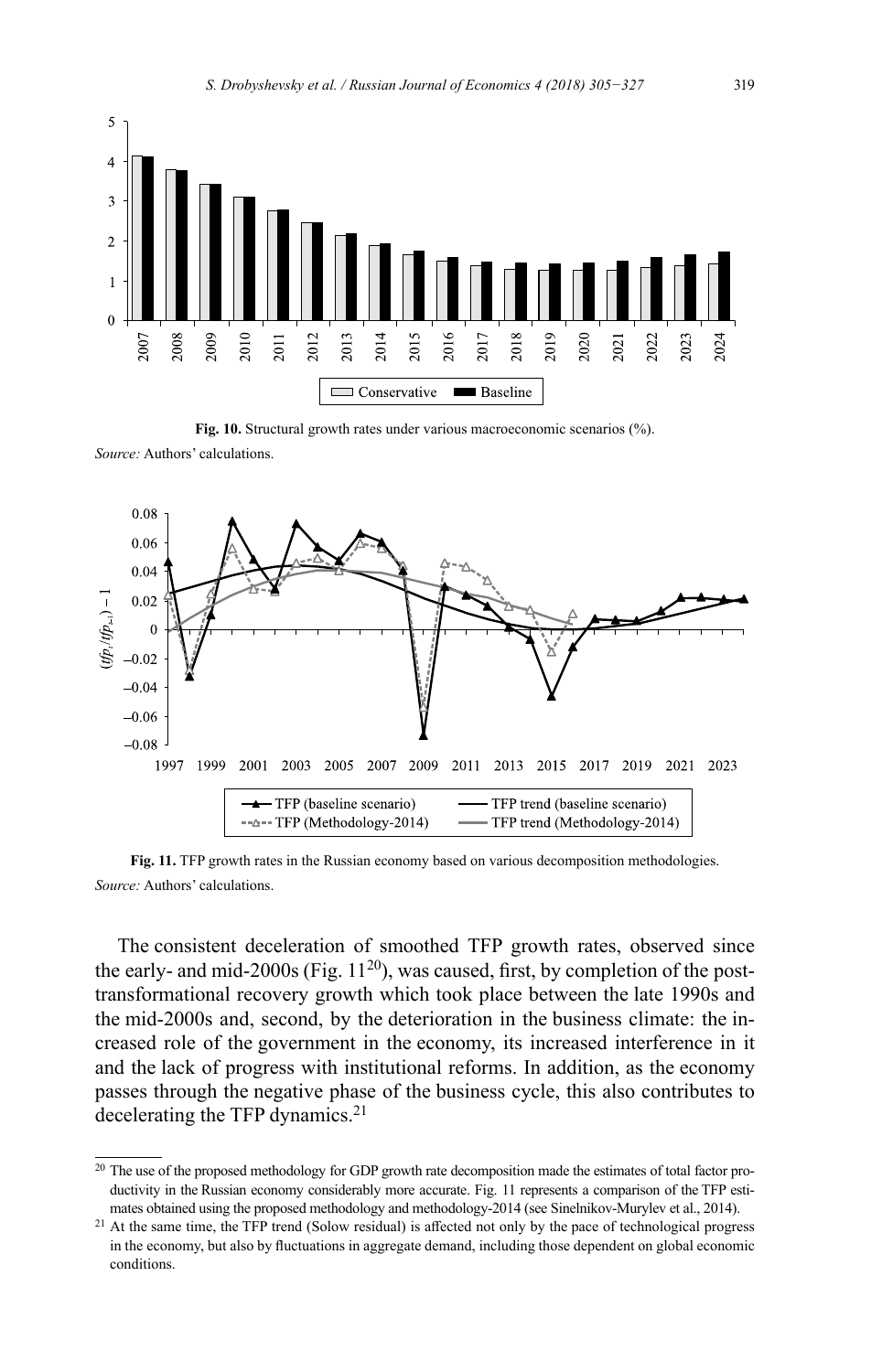The local minimum point for the smoothed TFP growth rates (TFP trend) falls during the period from 2014 through 2017. An additional factor in the decelerating TFP trend since 2014 has been sectoral<sup>22</sup> and financial sanctions imposed on Russian companies and banks. In response, Russia adopted agri-food counter sanctions.<sup>23</sup>

In the short and medium term, those events helped to shape negative expectations by economic agents. The latter, combined with the increased costs to raise capital due to credit rationing and increased interest rates for Russian companies, as well as the higher costs of imported investment goods caused by the ruble devaluation in December 2014, led to lower investments. The first protracted "investment pause" since 1999, observed between 2013 and  $2016<sup>24</sup>$  caused a local deceleration of fixed capital renewal and contributed to decelerated TFP growth rates and structural growth rates.

At the end of 2017, the growth in fixed capital investments at comparable prices was 4.4%, which may indicate the end of the "investment pause". With a certain lag, this could be helped by the import substitution programs which were activated in response to the sectoral sanctions in 2015 and also in the capital goods segment (see more in Pavlov and Kaukin, 2017).

In case of the conservative economic development scenario, recovery of the TFP trend is expected to be slower than in the baseline scenario with a corresponding impact on GDP structural growth rates (Fig. 12).

From 2013 through 2017, the amount of retired fixed capital did not exceed the amount of new fixed capital, but deceleration of the growth rates trend for



**Fig. 12.** TFP growth rates in the Russian economy under various macroeconomic scenarios. *Source:* Authors' calculations.

<sup>22</sup> The introduction of sectoral sanctions which affect the supply of modern oil-and-gas, telecommunications and other equipment to Russia slows down the diffusion of technology and has a direct adverse impact on the long-term technological development trend. Against the background of globalization, the effectiveness of such sanctions is limited to the extent to which the lost supplies of capital goods can be offset by producers from countries which did not join the embargo. However, this is often impossible, as the global supply of certain types of capital goods is highly concentrated.

<sup>&</sup>lt;sup>23</sup> See Russian Federation Presidential Decree No. 560, dated 8/6/2014, "On the implementation of certain special economic measures to ensure the security of the Russian Federation."

<sup>&</sup>lt;sup>24</sup> The "investment pause" phenomenon is discussed in Buklemishev (2016); Zamaraev et al. (2014).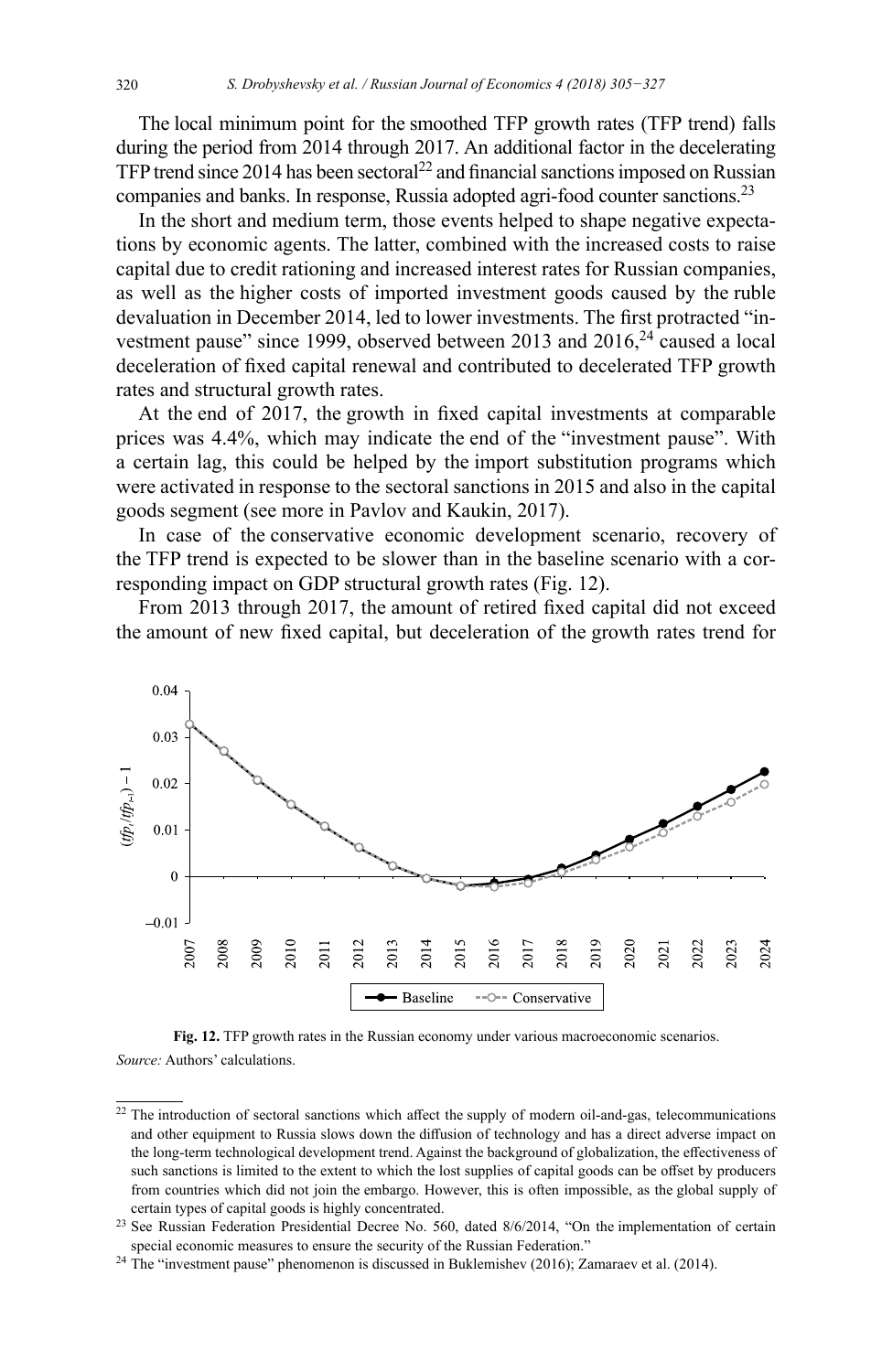

**Fig. 13.** Fixed capital growth rates (%)*.*

*Source:* Authors' calculations.



demographic forecast (thousands of people).

the capital stock in the Russian economy provided an additional reason for deceleration of the structural GDP growth rates in recent years (Fig. 13).

The economy's structural growth rate is under considerable influence from unfavorable demographic conditions. According to the "medium case" demographic forecast by Rosstat in the period from 2019 to 2035, the working-age population will decrease by 3.10 million.<sup>25</sup> At the same time, this indicator takes into account the replenishment of labor resources due to increased migration gain (Fig. 14).

The gradual decrease in the working-age population under particular conditions can be viewed as an incentive for businesses to renew capital to preserve output levels or growth rates and to invest in labor-saving technologies including automation and robotics. Capital renewal enables a non-contradictory combination of reduced labor resources, increased capital stock and TFP growth within a single macroeconomic scenario.

*Note:* This forecast does not take into account a scenario for increasing the retirement age. *Source:* Rosstat.

 $25$  The indicator is calculated as of the beginning of the year; the value at the beginning of 2036 is more or less consistent with the indicators at the end of 2035.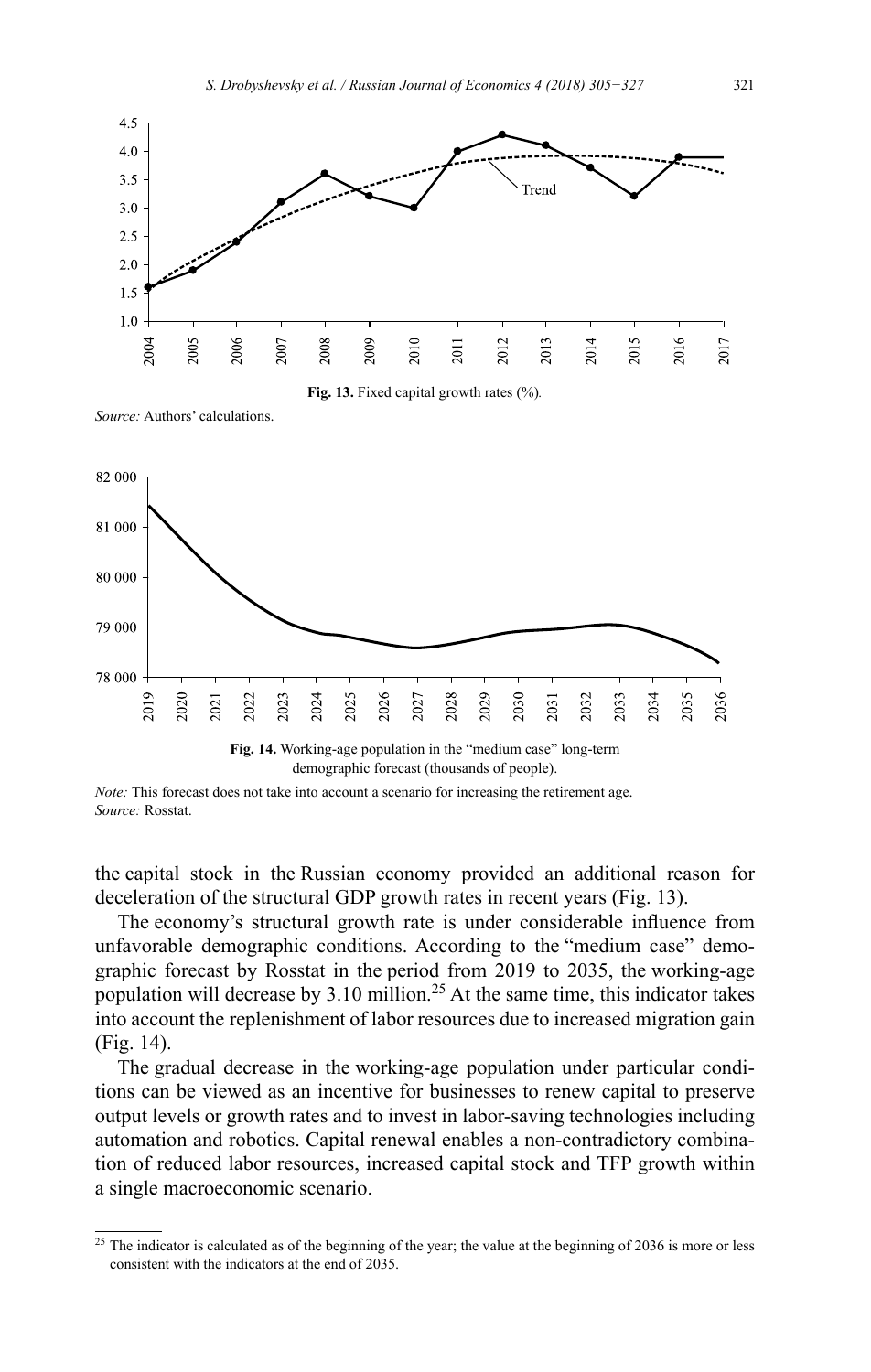

*Source:* Rosstat.

At the same time, with no capital renewal or TFP growth, ensuring predicted structural growth rates in the economy's output will require greater migration. Currently, the increase in migration forecast by Rosstat for 2019 to 2035 is around 208,000 to 282,000 people per year (Fig. 15).

### *6.2. Foreign trade component*

The foreign trade component trend was determined based on the Urals oil price forecast by the Russian Ministry of Economic Development (Figs. 16–17).

From 2007 to 2014 (except for 2009), high oil prices contributed to a positive foreign trade component in GDP growth rates. Following a short period of stabilization at around USD 100/bbl from 2011 to 2014, oil prices began to fall sharply.

The drop in oil prices in 2015 below long-term average annual values caused the foreign trade component to fall below zero. The signing of a cartel agreement to limit oil production by OPEC countries and 11 oil-exporting countries, including Russia, interrupted the price decline in 2016. In 2017, the agreement to limit production was renewed until the end of 2018, which supported oil prices. In addition, on May 8, 2018, the United States declared their exit from the Iranian nuclear program treaty and in August, they declared the renewal of sanctions to restrict, amongst other things, supplies of Iranian oil to the global market. In June 2018, as part of the OPEC+ deal, it was decided to increase oil production by 1 million bbl per day for the purposes of limiting prices for energy resources and deceleration in the development of shale oil and gas production around the world. However, in December 2018, in view of a growing imbalance between global oil supply and demand, and weakening oil prices, the cartel participants agreed to cut oil production by 1.2 million bbl per day since the beginning of 2019, which means a restoration of 2016 quotas.

According to the forecast under review, oil prices will remain below long-term average annual prices in the near future, which will correspond with a negative value for the foreign trade component. Under various macroeconomic scenarios, losses from deteriorating terms of trade will be around 1 p.p. of GDP growth rates per year.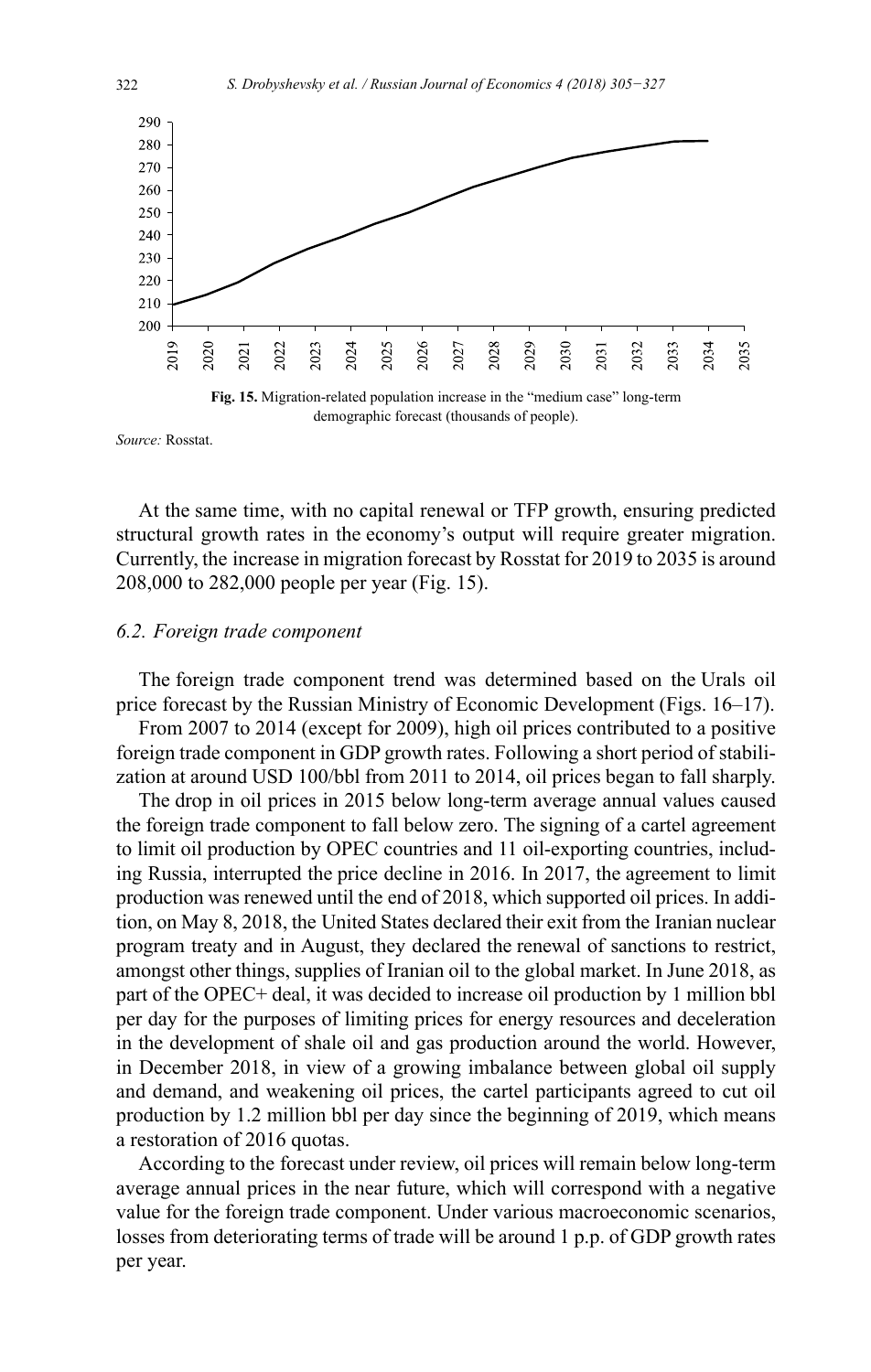

**Fig. 16.** Oil prices: actual values and forecasts for 2018 to 2024 (Urals, USD/bbl).

*Note:* According to assumptions by the Russian Ministry of Economic Development, pressure on the oil market will be exerted by increased production of the OPEC+ deal countries, as well as by an increase in shale oil production in the United States. Yet in the short term, a further rise in oil prices is possible under the influence of declining supply from some large oil-producers, such as Iran, due to the influence of USA sanctions. The longterm average annual price is calculated for the baseline scenario. *Source:* Authors' calculations.



**Fig. 17.** Foreign trade component of GDP growth rates from 2007 to 2024 under various macroeconomic scenarios (%).

*Source:* Authors' calculations.

### *6.3. The cyclical component*

The trends in the cyclical component are shown in Fig. 18. In 2007, as oil prices and capital expenses increased, Russia's economy was apparently "overheated." The actual unemployment rate was lower than the structural unemployment rate (see Fig. 3).

Affected by the global financial crisis of 2008 and 2009, the cyclical component of GDP growth rates dropped below zero. At the end of 2008, a transition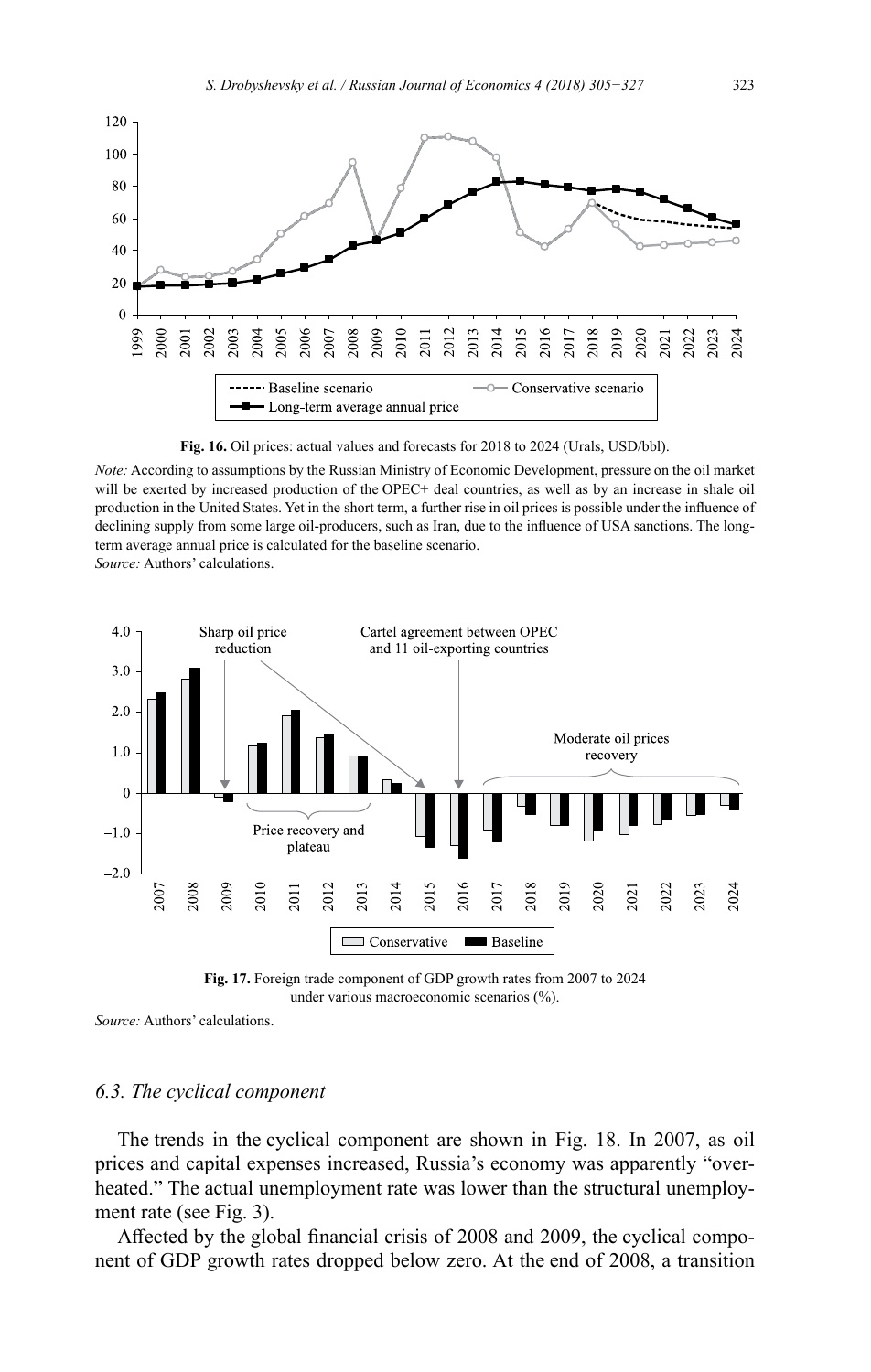

**Fig. 18.** Cyclical component of Russian GDP growth rates (%).

*Source:* Authors' calculations.

began towards the downward phase of the business cycle. In 2009, the cyclical component was reduced by a random shock caused by a number of overlapping adverse factors, including changing expectations by economic agents (investor pessimism contributed to a 13.5% reduction in investment due to passing the lowest point of the global financial crisis in 2009), as well as by the decline in demand for Russia's main exports.

The post-crisis period was characterized by a transition to recovery growth. A slight increase in positive expectations by economic agents also occurred (e.g. between March and October 2012, the business confidence level in the manufacturing sector (according to Rosstat) hit positive territory for the first time since the 2008–2009 crisis). Nevertheless, these trends were unstable due to the gradual reduction of the cyclical growth rate component into negative values.

From 2013 to 2015, the cyclical recession deepened, aggravated by a number of random shocks. The "investment pause" in the Russian economy began in 2013. In 2014, the intensified sanction and counter sanction policy heightened the risks associated with economic activity in Russia, both for domestic and, especially, for foreign investors (read more in Idrisov et al., 2016). Additionally, at the end of 2014, due to a significant decline in both the nominal and actual ruble exchange rate, import supplies dropped, driven by higher ruble prices for imported goods. To mitigate devaluation and inflation risks, the RF Central Bank decided to raise the key rate from 10.5% to 17.0% on December 16, 2014. This prevented further aggravation of inflation expectations, but caused a rise in the real interest rate<sup>26</sup> and a deceleration of lending in the real sector. Thus, the effect of random shocks observed in the 4th quarter of 2014, led to nega-

<sup>&</sup>lt;sup>26</sup> If calculated based on actual inflation.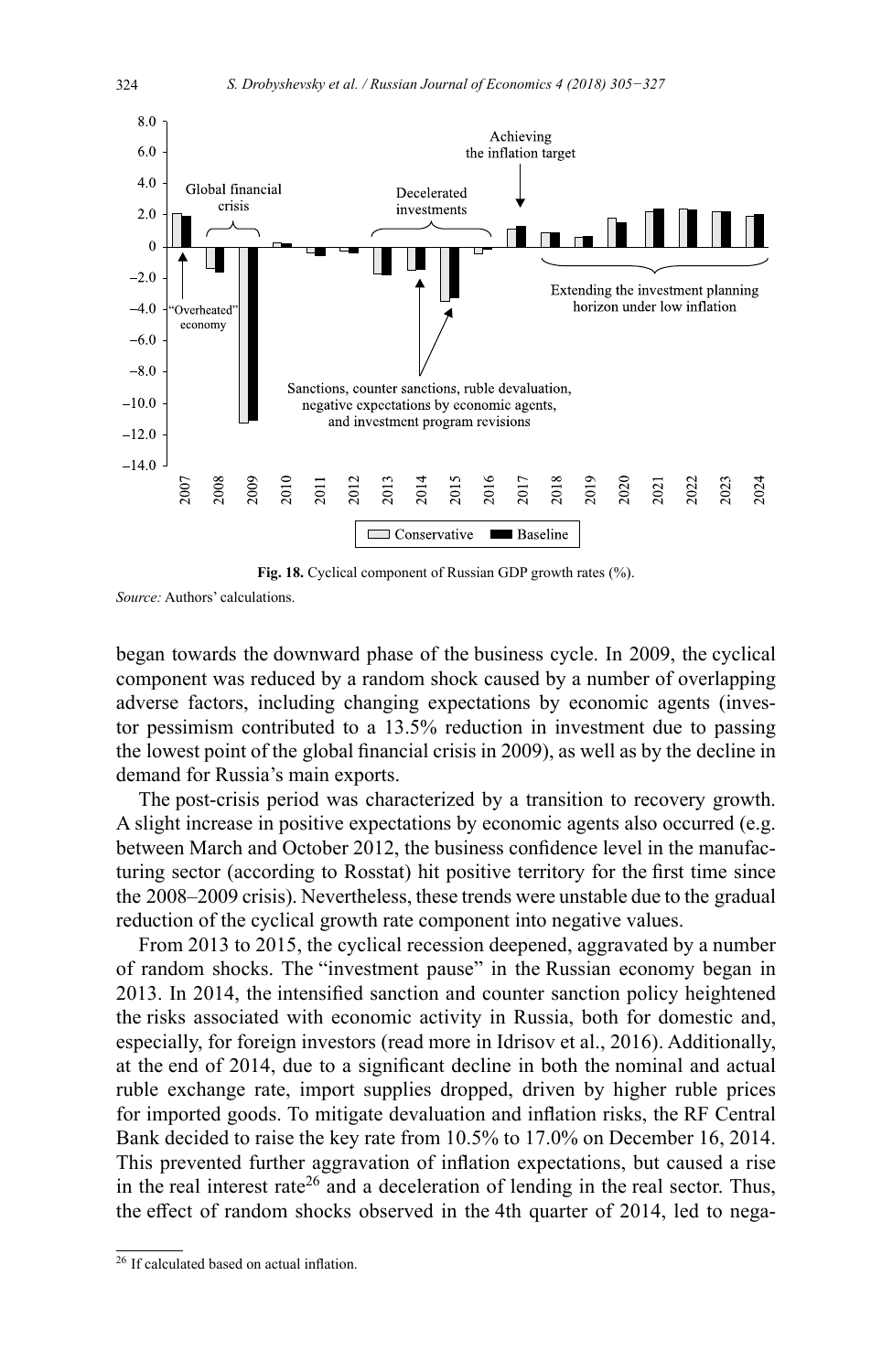tive expectations by economic agents with respect to near-term development prospects for the Russian economy, which was reflected in the negative values of the cyclical component of GDP growth rates in 2015. This reduction was partially associated with the beginning of Russia's military operation in Syria in September 2015.

Although the RF Central Bank had pursued the key rate reduction policy since Q1, 2015, real interest rates on loans in 2016, calculated based on the actual inflation rate, remained at their highest levels since 2007. Despite the fact that the real interest rates, calculated based on the expected inflation rate, were rather low during the same period, under conditions of high uncertainty, including with respect to the effectiveness of inflation targeting policy, investments continued to decline.

In 2017, for the first time in Russia's modern history, the target inflation rate was achieved. Its decrease encouraged the "anchoring" of inflation expectations and a lowering in the level of uncertainty, offsetting the adverse impact of high real interest rates. Investments and the economy as a whole responded positively to the disinflation policy. Investments increased in 2017 and the growth component related to the business cycle moved into positive territory.

The cyclical component of GDP growth rates is expected to trend positively from 2018 to 2024. At the same time, the economic situation remains uncertain due to the potential for new sanctions against Russian economic agents, including personal sanctions and visa restrictions that affect the interests of Russian entrepreneurs.<sup>27</sup> Russia's ongoing military operation in Syria is another risk factor. The realization of these types of risk could have an adverse effect on the cyclical component of GDP growth rates, as in 2014 and 2015.

Thus, the decomposition of GDP growth rates shows that, under different macroeconomic scenarios, there is a high probability of stabilization of structural growth rates component of Russia's economy at the level of approximately 1.5 p.p. per annum. A significant source of growth will also be a component of business cycle, which is expected to be around 2.0 p.p. per annum (through the period 2020–2024). Thus, in the baseline and conservative scenarios prepared by the Russian Ministry of Economic Development, economic growth rates will be positive due to the combination of the structural and cyclical components. Meanwhile, if the unfavorable foreign trade situation persists, which has a negative impact on growth rates (around –1 p.p. per annum) and, given the likelihood of new sanctions that may negatively impact business conditions in Russia, there is potential to shift from slow growth to stagnation or even recession.

# **7. Conclusion**

During the late 1990s and early 2000s, the structural growth rates for the Russian economy were around 5.0–5.5 p.p., driven by the post-transformation recovery growth and improved terms of trade. The lack of institutional transformations, or their slow pace, caused a gradual deceleration in structural growth rates to 1.5 p.p. by 2017.

<sup>27</sup> See, e.g.:<http://tass.ru/obschestvo/5216575>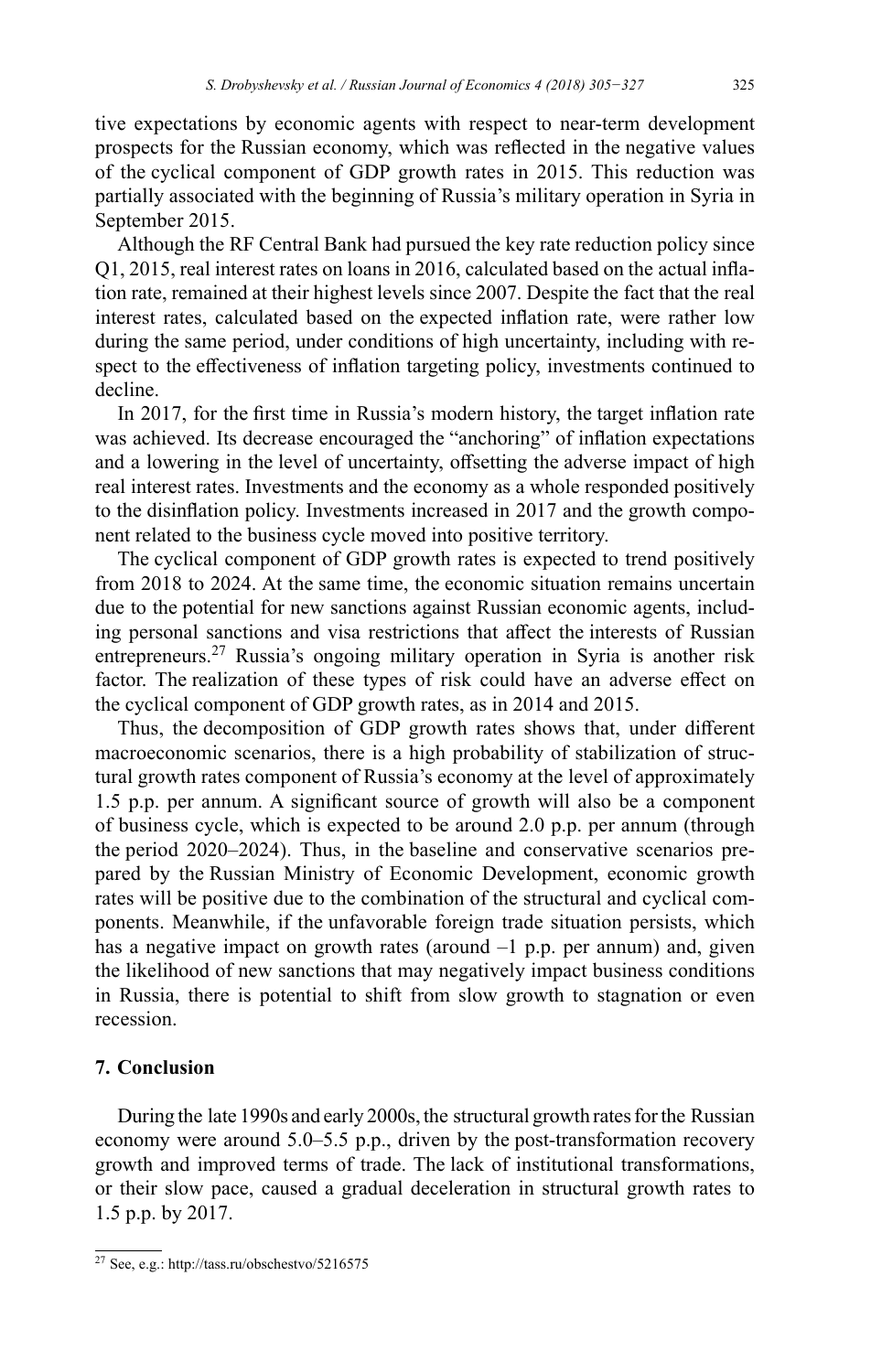The positive contribution by foreign trade conditions, which was up to 3.1 p.p. of the GDP growth rate during the period from 2000 to 2014 (except for 2009), factored into the slow pace of institutional transformation in Russia during that time. Creating obstacles for developing social institutions during the periods of favorable commodity market conditions is the basic mechanism of the resource curse, which results in lower long-term output growth rates in the economy (see Auty, 2002; Humphreys et al., 2007; Guriev and Sonin, 2008; Knobel, 2013; Mau, 2010).

From 2015 to 2017, for the first time in quite a long period, the foreign trade component of economic growth rates became negative due to falling global oil prices. It remains at around 1 p.p. per year since 2019.

The cyclical component of Russia's economic growth rate over the period under review was highly variable, caused by different random and sometimes overlapping (as in 2008 and 2009 or in 2014) shocks. On the whole, in developing economies, the business cycle has the properties of a stochastic process, which complicates its identification and periodization. Nevertheless, an analysis of the decomposition of Russia's GDP growth rates enables us to propose the following periodization of the business cycle phases during the time under review:

- 2008—business cycle peak;
- 2008–2015 recession phase;
- 2015—business cycle "bottom";
- 2015–now—beginning of the revitalization phase.

In the absence of the random shocks of 2014, the business cycle could have reached the bottom in 2013, while the period of reduced investment might have lasted only 1 or 2 years. Then, the cyclical component could have shifted into positive territory in 2015 or 2016. In fact, the sum of the business cycle and random shock components only achieved positive values in 2017, reaching between 1.1 p.p. and 1.2 p.p.

The actual growth rate of the Russian economy of 1.5% in 2017, according to our estimates, resulted from the negative impact of global prices for Russia's basic exported goods on the one hand and from the positive impact of the structural and cyclical components of GDP growth rates on the other. The fact that a significant impact on growth rates in 2017 was exerted by the sum of the business cycle and random shock components, combined with increasing investment, may support the statement that this is the beginning of a new economic growth cycle in the Russian economy. However, it may be unstable under the effect of random shocks, including those caused by new sanctions.

The decomposition indicates stagnation in Russia's structural GDP growth rates from 2019 to 2024 for the macroeconomic scenarios under review.<sup>28</sup> Under these conditions, their increase serves as the most important means for the Russian economy to achieve growth rates above global averages.

<sup>&</sup>lt;sup>28</sup> If we assume that macroeconomic conditions have deteriorated as compared with the conservative scenario, assuming that growth rates will be around 0.7 p.p. (equal to average growth rates in 2016 and 2017) from 2018 to 2024, this scenario will correspond to further decrease in the structural component of the GDP growth rate (declining to slightly negative values in 2024), while the foreign trade and cyclical components will not change substantially.